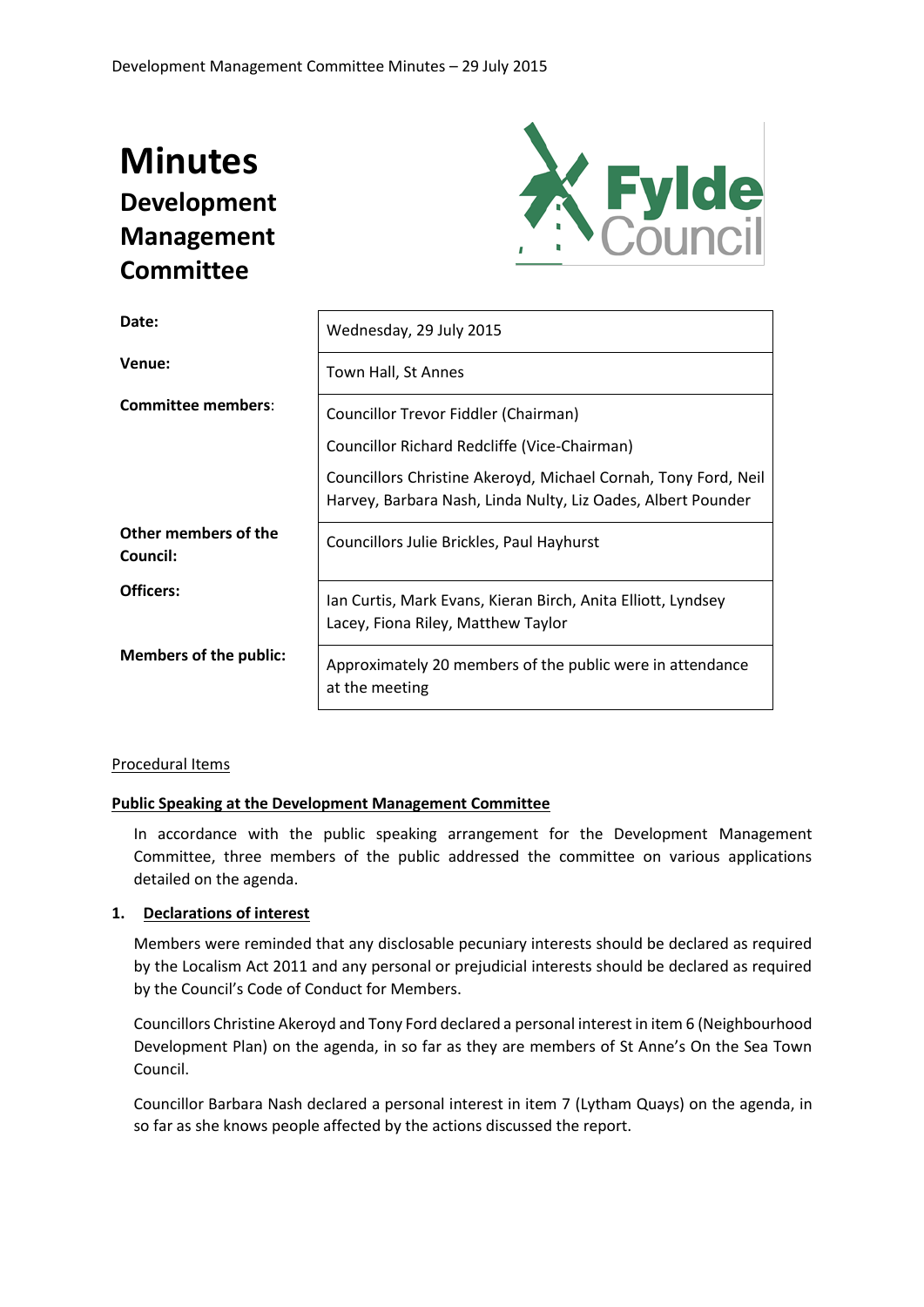## **2. Confirmation of Minutes**

The Chairman of the Committee invited members to confirm the minutes of the Development Management Committee meetings held on 18 June, 8 and 15 July 2015 (previously circulated).

RESOLVED: That subject to amending the minutes of the 18 June to record the fact that Councillor Linda Nulty declared a personal Interest in item 4 (planning application number 11/0221), in so far as she is a governor of Carr Hill High School, the minutes of the Development Management Committee held on 18 June, 8 and 15 July 2015 be confirmed as a correct records for signature by the Chairman.

## **3. Substitute members**

There were no substitute members.

Decision Items

## **4. Development Management Matters**

The Committee considered the report of Mark Evans (Head of Planning and Regeneration) which set out the various planning applications. A copy of the Late Observation Schedule was circulated at the meeting.

Following detailed consideration of each application, it was RESOLVED:

1. To decide the applications as stated in the schedule attached.

2. To provide members of the committee with an updated regular report on all planning applications that have been delegated by the committee to the Head of Planning and Regeneration.

(Councillors Liz Oades and Linda Nulty requested that their names be recorded as having voted against the decision to approve planning application no 15/0124 relating to Sunnydale Nurseries, Garstang Road, Little Eccleston).

## **5. List of Appeals Decided**

Members were advised of appeal decision letters that had been received between 18/06/15 and 17/07/2015.

IT WAS RESOLVED to note the report.

## **6. St Anne's on the Sea Neighbourhood Development Plan – Consultation on Pre Submission Draft June 2015**

Fiona Riley (Planning Policy Officer) was invited by the Chairman to introduce the report. In doing so, she advised that St Anne's on The Sea Town Council had produced a Pre-Submission Neighbourhood Development Plan. She explained that the document and associated information is currently undergoing a minimum six week statutory consultation and the closing date is 31 July 2015.

Members were advised that the local planning authority is required to advise and assist communities in their neighbourhood planning work. To meet this obligation at this current stage, it is considered appropriate for the local planning authority to submit a formal consultation response to the Town Council. It is expected that this response will assist the Town Council in producing their Submission version, which would then be submitted to the local planning authority who are responsible for undertaking a further six week consultation. Ms Riley further reported that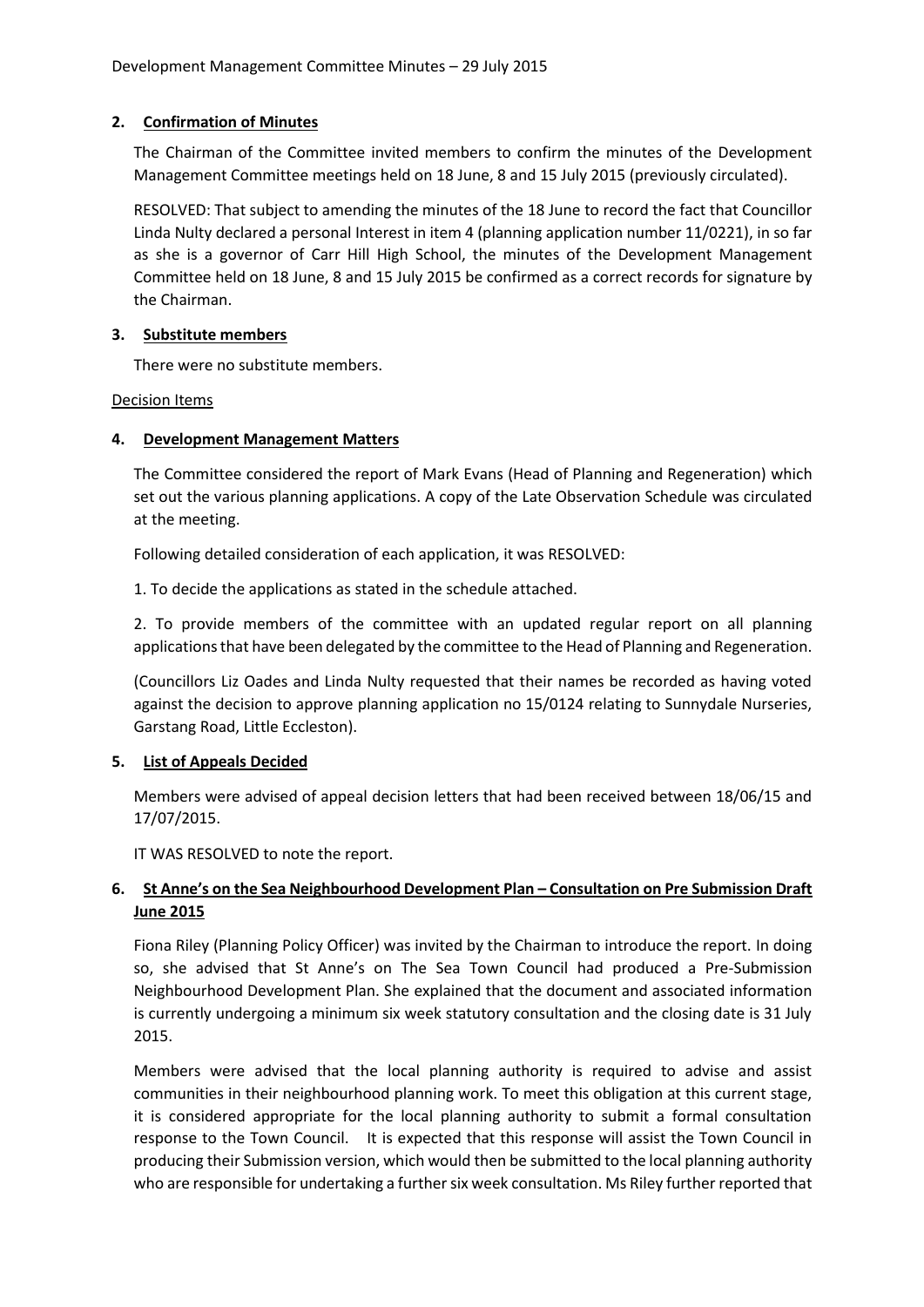following a successful independent examination and public referendum, the St. Anne's on the Sea Neighbourhood Development Plan would form part of the statutory Development Plan, alongside the current saved Local Plan policies. Further details with regard to this matter were set out in the report including a copy of the draft Council response on the St Anne's on the Sea Pre Submission draft Neighbourhood Plan and associated information.

Following detailed consideration of this matter the Committee RESOLVED:

1. That the response, as set out in Appendix 1 to the report, be endorsed and submitted as the Council's response to the St. Anne's on the Sea Pre Submission Neighbourhood Development Plan.

2. That relevant officers meet with representatives of the Town Council to discuss this Council's response and assist with the development of the Plan into a workable document in recognition that the local planning authority would become the main user of the made (adopted) document.

## **7. Lytham Quays – Article 4 Direction**

The Chairman invited Ian Curtis (Head of Governance) to present the report. Mr Curtis made reference to the background and the previous report considered by the committee (October 2014) on this matter. He then went on to explain that an article 4 direction was made under the committee's authority in April this year to prohibit the erection of fences etc. in certain parts of Lytham Quays which would lapse if not confirmed. He indicated that one representation had been received opposing confirmation.

Mr Evans (Head of Planning and Regeneration) was invited to comment on the planning justification for the direction.

The committee was asked to decide whether to confirm the direction. Further details were set out in the report including a copy of the (October) Development Management Report; The Direction under Article 4(1) and a copy of the representation received.

It was RESOLVED to confirm the article 4 direction made by the council on 9 April 2015 relating to land at Lytham.

(Councillor Tony Ford was not present at the meeting when this matter was considered and voted upon)

## **8. Consideration of Council's Case to Defend Appeal against Non Determination of Planning Application 14/0410 at land to North of Lytham Road, Warton**

Mark Evans (Head of Planning and Regeneration) presented the report. He explained that the Council is faced with an appeal on grounds of its failure to determine planning application 14/0410 within the requisite timescale of 13 weeks from submission. Details with regard to this matter were set out in the report.

Following consideration of this matter it was RESOLVED that the authority to prepare the council's Statement of Case on the appeal be delegated to the Head of Planning and Regeneration, in consultation with the Chairman and Vice-Chairman of Development Management Committee and representatives of the Warton and Westby ward.

(Councillor Tony Ford was not in attendance at the meeting when this matter was considered and voted upon).

-----------------------------------------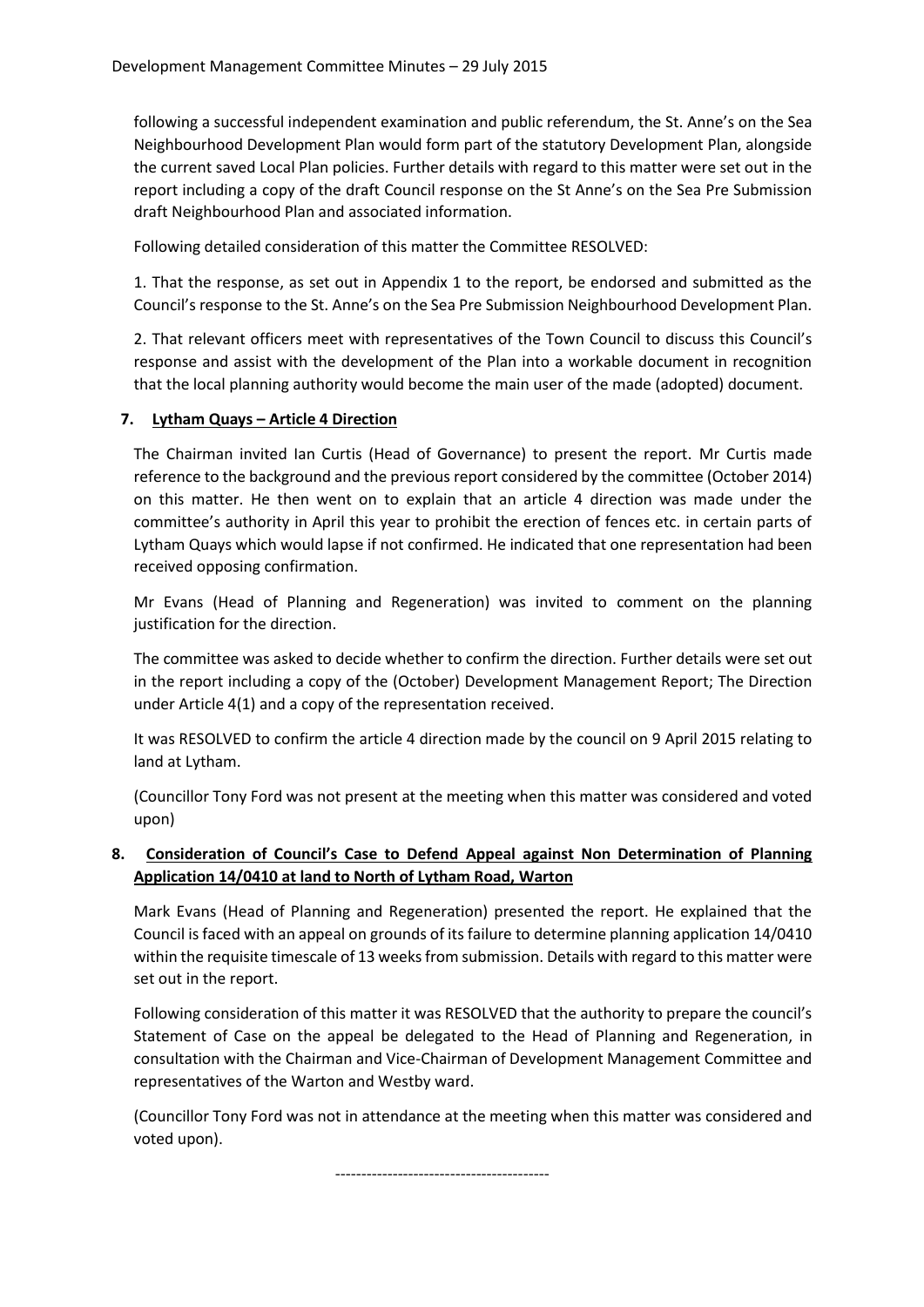## **Fylde Borough Council copyright [2015]**

You may re-use this document/publication (not including logos) free of charge in any format or medium. You must re-use it accurately and not in a misleading context. The material must be acknowledged as Fylde Borough Council copyright and you must give the title of the source document/publication.

Where we have identified any third party copyright material you will need to obtain permission from the copyright holders concerned.

This document/publication was also available on our website at www.fylde.gov.uk

Any enquiries regarding this document/publication should be sent to us at the Town Hall, St Annes Road West, St Annes FY8 1LW, or to [listening@fylde.gov.uk.](mailto:listening@fylde.gov.uk)

--------------------------------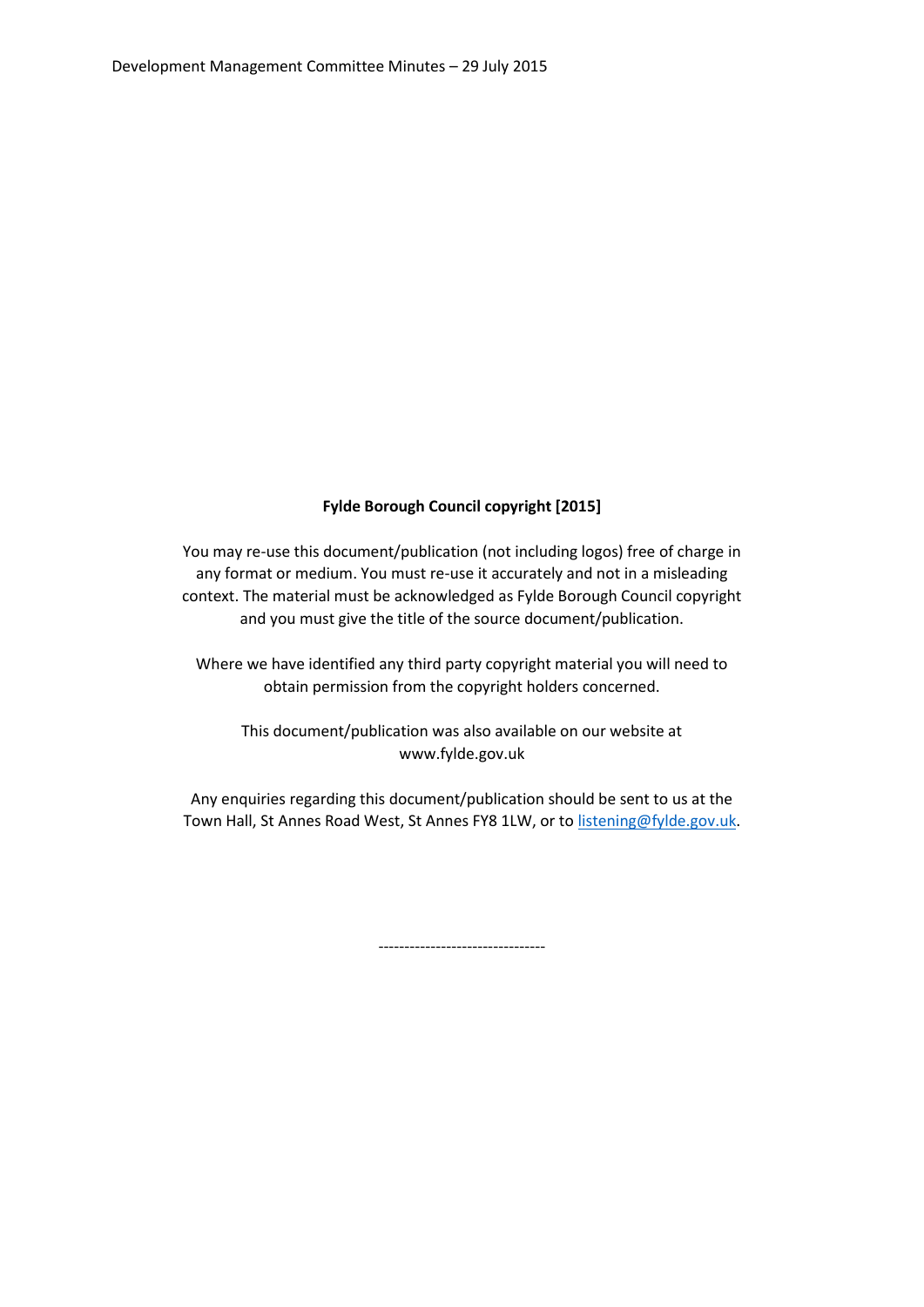## **Development Management Committee Minutes 29 July 2015**

#### **Item Number:** 1

| Application Reference: 13/0753 |                                                            | <b>Type of Application:</b>                                       | <b>Outline Planning</b> |
|--------------------------------|------------------------------------------------------------|-------------------------------------------------------------------|-------------------------|
|                                |                                                            |                                                                   | Permission              |
| Applicant:                     | Mr Kershaw                                                 | Agent:                                                            | Pilgrim Associates Ltd  |
|                                |                                                            |                                                                   |                         |
| Location:                      | MOSS FARM, CROPPER ROAD, WESTBY WITH PLUMPTONS, BLACKPOOL, |                                                                   |                         |
|                                | FY4 5LB                                                    |                                                                   |                         |
| Proposal:                      |                                                            | <b>OUTLINE APPLICATION FOR ERECTION OF 26 DWELLINGS FOLLOWING</b> |                         |
|                                |                                                            | DEMOLITION OF EXISTING DWELLING (ACCESS APPLIED FOR WITH          |                         |
|                                | <b>OTHER MATTERS RESERVED)</b>                             |                                                                   |                         |

#### **Decision**

Outline Planning Permission :- Authority to GRANT planning permission delegated to the Head of Planning and Regeneration subject to the resolution of drainage issues (including the addition of appropriate conditions) and subject to the completion of a Section 106 agreement in order to secure:

- Provision, phasing, retention and operational details for 30% of the proposed dwellings to be affordable properties
- a financial contribution of £30,000 towards the improvement of public transport and/or sustainable transport initiatives in the vicinity of the site and the phasing of that payment
- a financial contribution of £72,506 towards four secondary school places at St Anne's College and the phasing of that payment

The agreement will be expected to meet the full amounts quoted above in all cases, unless a viability appraisal has been agreed with the Local Planning Authority.

and subject to the following conditions (or any amendment to the wording of these conditions or additional conditions that the Head of Planning & Regeneration believes is necessary to make otherwise unacceptable development acceptable):

#### **Conditions and Reasons**

- 1 A subsequent application for the approval of reserved matters must be made not later than the expiration of three years beginning with the date of this permission and the development must be begun not later than whichever is the later of the following dates:
	- [a] The expiration of five years from the date of this permission;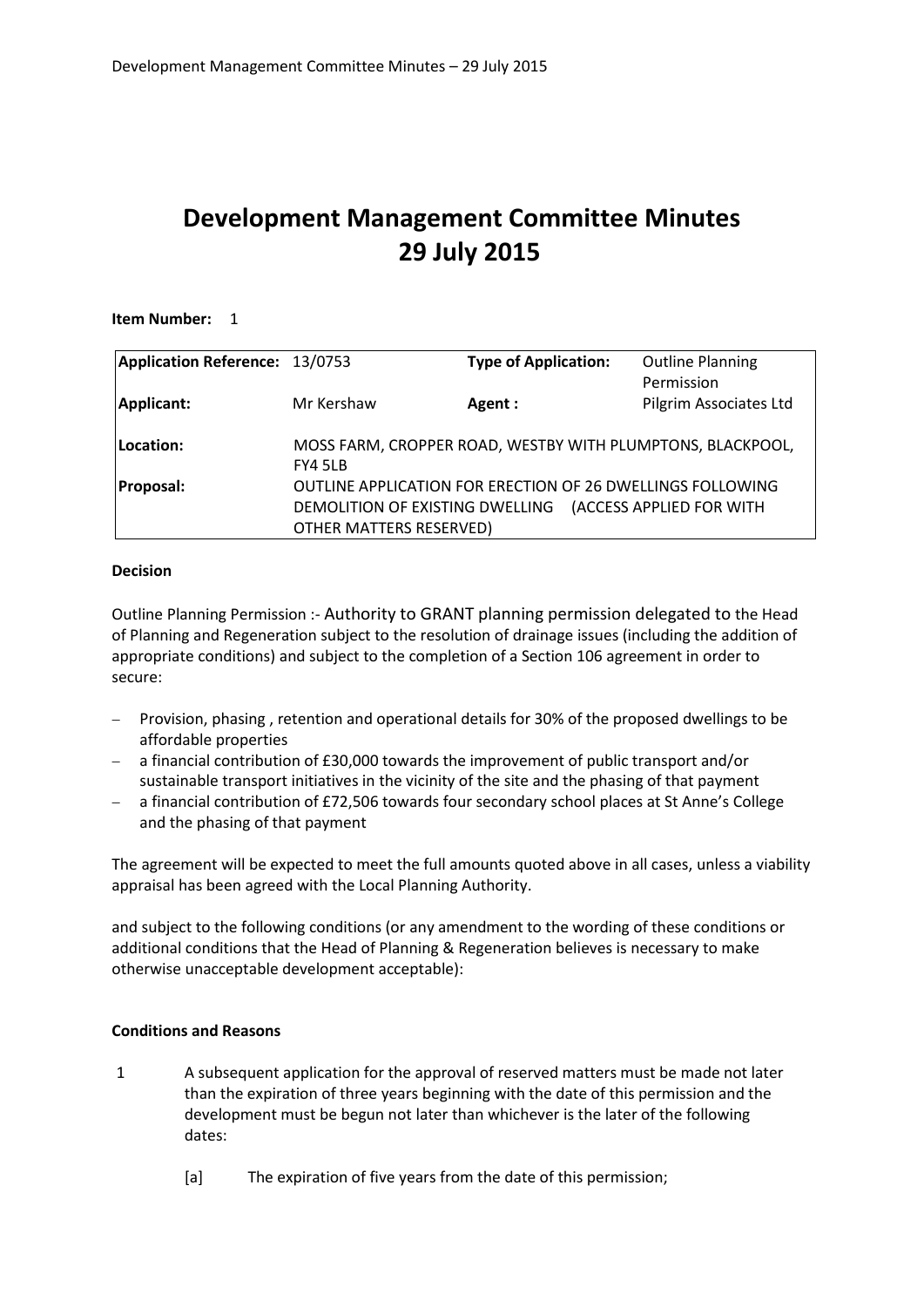or

[b] The expiration of two years from the final approval of the reserved matters, or in the case of approval on different dates, the final approval of the last such matter approved.

Required to be imposed pursuant to Section 92 of the Town and Country Planning Act 1990.

2 Before any development is commenced (a) reserved matters application(s) must be submitted to and approved by the Local Planning Authority in respect of the following reserved matters:

Nos. (1, 2, 3 and 5)

(Reserved matters are:- 1. Layout

- 2. Scale
- 3. Appearance
- 4. Access
- 5. Landscaping

This permission is an outline planning permission and details of these matters still remain to be submitted.

3 The new estate road/access between the site and Cropper Road shall be constructed in accordance with the Lancashire County Council Specification for Construction of Estate Roads to at least base course level prior to the construction of any dwelling within the site.

> Reason: To ensure that satisfactory access is provided to the site before the development hereby permitted becomes operative.

4 Before the use of the site hereby permitted is brought into operation facilities shall be provided within the site by which means the wheels of vehicles may be cleaned before leaving the site, and this facility shall be operated throughout the development.

> Reason: To avoid the possibility of the public highway being affected by the deposit of mud and/or loose materials thus creating a potential hazard to road users.

5 No part of the development hereby approved shall commence until a detailed scheme (with phasings) for the construction of the site access and a schedule of highway enhancements has been submitted to, and approved in writing by the Local Planning Authority. This shall include the provision of continuous pedestrian / cycle connections from the site access point leading across the whole of the site frontage to the site boundaries to provide a contiguous link to existing connections on Cropper Road in both directions. The development shall be implemented in accordance with the approved phasing.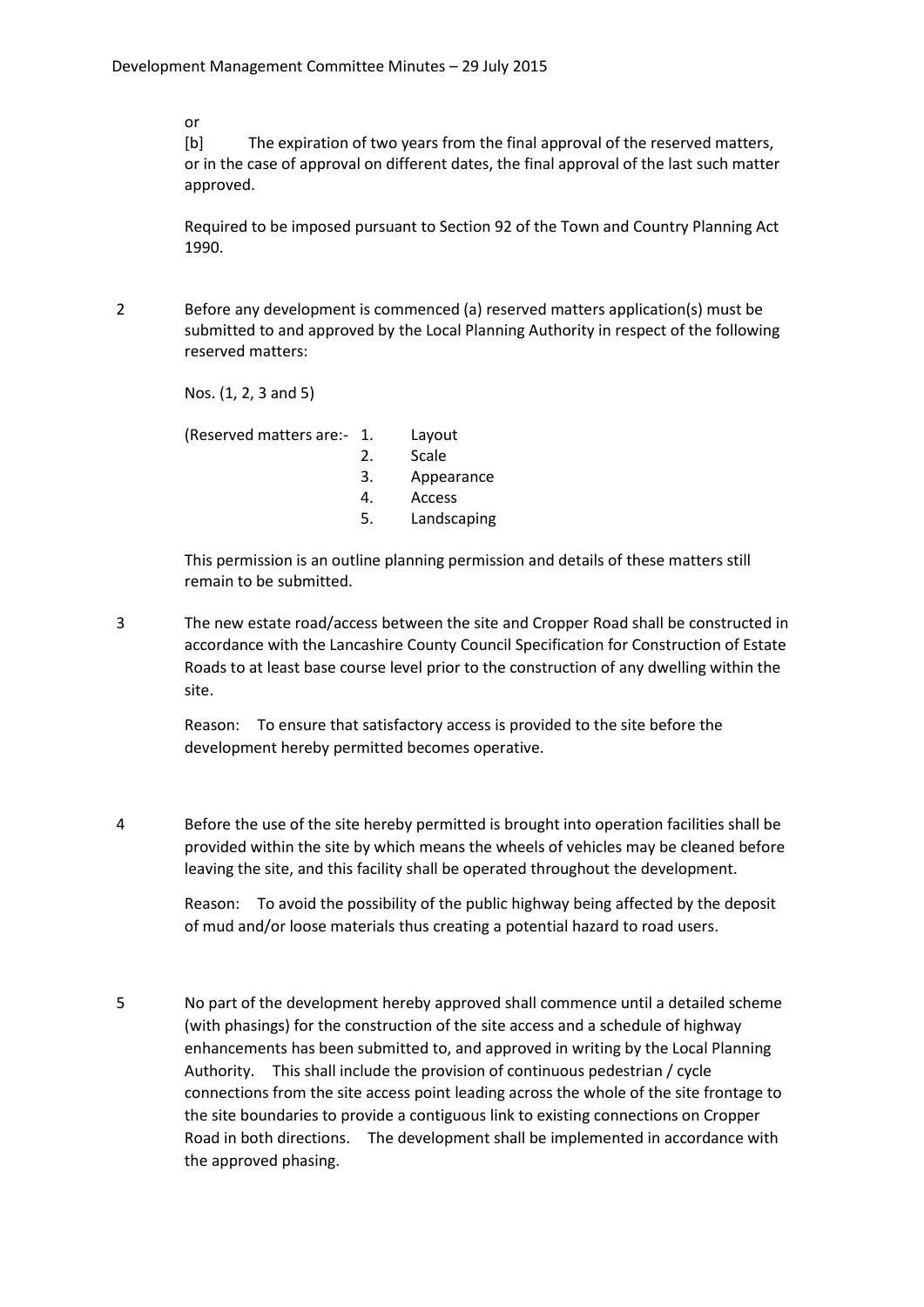Reason: In order to satisfy the Local Planning Authority that the final details of the highway scheme/works are acceptable and that the development provides an appropriate level of accessibility to the wider highway network.

6 Prior to the commencement of any development details of the design, location, access arrangements, phasing of provision, and on-going maintenance arrangements of the public open space for the development shall be submitted to and approved in writing by the local planning authority. This provision shall be at least in accordance with the requirements of Policy TREC17 of the Fylde Borough Local Plan and shall be implemented and maintained in accordance with the approved scheme.

To ensure the provision and retention of appropriate levels of public open space to serve the development as required by Policy TREC17 of the Fylde Borough Local Plan.

7 A tree protection scheme for all trees and retained hedges on the site shall be submitted to and approved in writing by the local planning authority prior to the commencement of development. No work of any kind shall take place until the protective fences are erected around the retained tress in the position and to the specification agreed by the local planning authority. Such fencing shall be retained throughout the development where work of any kind is undertaken in proximity to trees and hedging.

> Reason: In the interests of protecting wildlife and biodiversity and to comply with the provisions of the Wildlife & Countryside Act 1981 and the National Planning Policy Framework.

8 Prior to commencement of the development hereby permitted, details of the incorporation of bat roosting (in addition to that required by NE licence) and bird nesting opportunities that shall be incorporated into the design of the development (i.e. into new buildings) shall be submitted to and approved in writing by the Local Planning Authority. The scheme shall include details of the phasing of the works and shall thereafter be implemented in accordance with that phasing.

> In the interests of protecting wildlife and biodiversity and to comply with the provisions of the Wildlife & Countryside Act 1981 and the National Planning Policy Framework.

9 Tree felling, vegetation clearance works, or other works that may affect nesting birds shall not be carried out between March and August inclusive, unless the absence of nesting birds has been confirmed by further surveys or inspections undertaken by a suitably qualified ecologist and their confirmation provided in writing to the Local Planning Authority.

> Reason: In the interests of protecting wildlife and biodiversity and to comply with the provisions of the Wildlife & Countryside Act 1981 and the National Planning Policy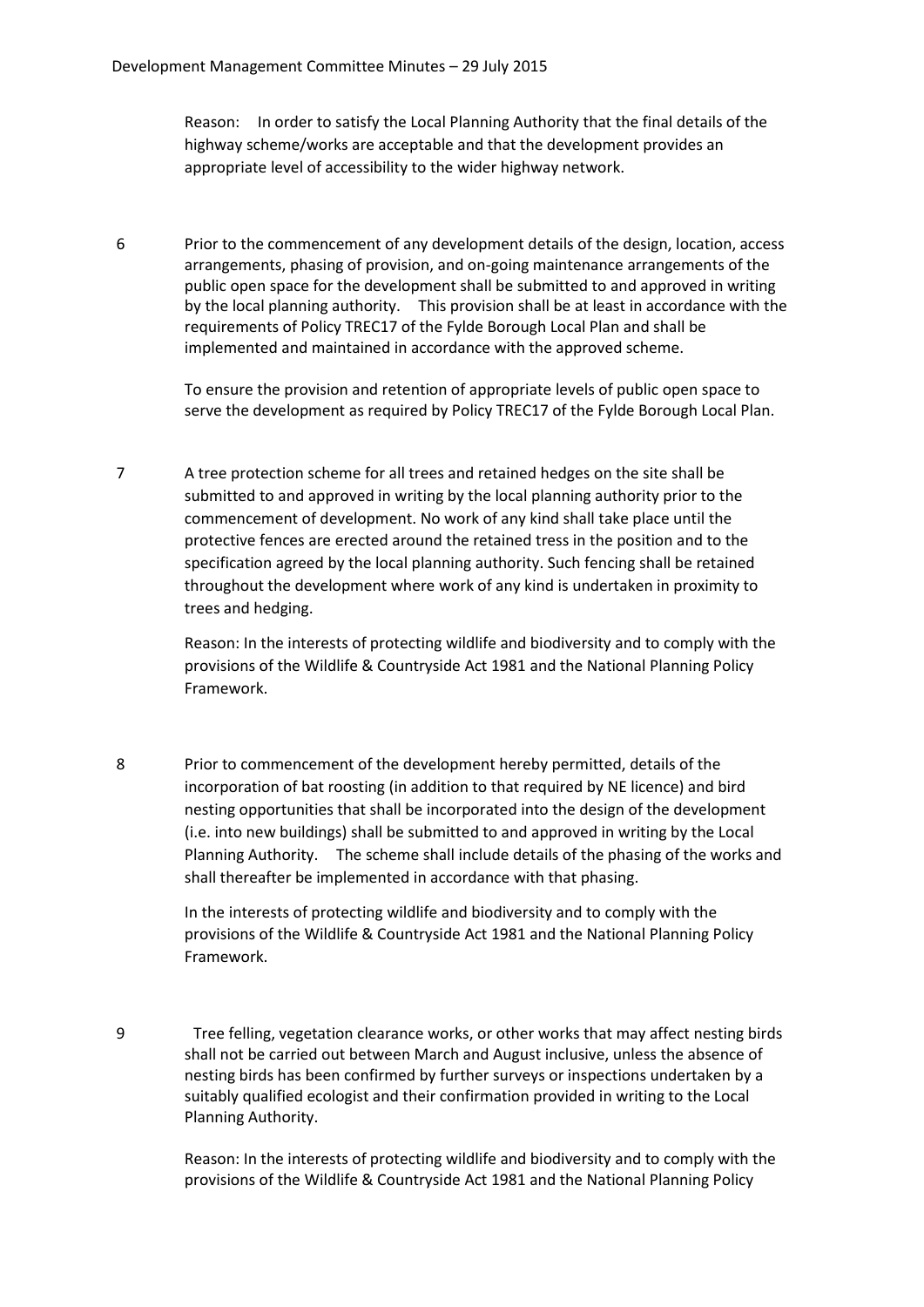Framework.

10 All existing lengths of hedgerow within the proposed residential development area shall be retained, except for where their removal is required for the formation of access points or visibility splays or in other limited circumstances where an equivalent or greater length of hedge is provided as a replacement and has been previously agreed in writing by the Local Planning Authority. No removal, relaying or works to existing hedgerows shall be carried out between March and August inclusive in any one year unless otherwise agreed in writing by the Local Planning Authority.

> Reason: In the interests of protecting wildlife and biodiversity and to comply with the provisions of the Wildlife & Countryside Act 1981 and the National Planning Policy Framework.

11 No external lighting shall be installed until details of a lighting scheme have been submitted and approved in writing by Fylde Borough Council. The principles of relevant guidance shall be followed (e.g. the Bat Conservation Trust and Institution of Lighting Engineers guidance Bats and Lighting in the UK, 2009).

Reason: In the interests of protecting wildlife and biodiversity and to comply with the provisions of the Wildlife & Countryside Act 1981 and the National Planning Policy Framework.

12 Prior to commencement of works a fully detailed method statement to demonstrate that impacts on amphibians (including Common Toad) will be avoided both during the site clearance and development works and during the operational phase shall be submitted for approval in writing by Fylde Borough Council. Any approved details shall be implemented in full. If the presence of Great Crested Newt is detected at any point then all works shall cease until advice has been sought from an appropriately qualified person including regarding the need for a Natural England licence.

> Reason: In the interests of protecting wildlife and biodiversity and to comply with the provisions of the Wildlife & Countryside Act 1981 and the National Planning Policy Framework

13 Prior to the commencement of the development a scheme for the removal of the invasive non-native plant species identified in the submitted Ecological Survey and Assessment (Montbretia) shall be submitted to and approved in writing by the local planning authority. The scheme shall be implemented prior to the occupation of the development.

> Reason: In the interests of protecting wildlife and biodiversity and to comply with the provisions of the Wildlife & Countryside Act 1981 and the National Planning Policy Framework.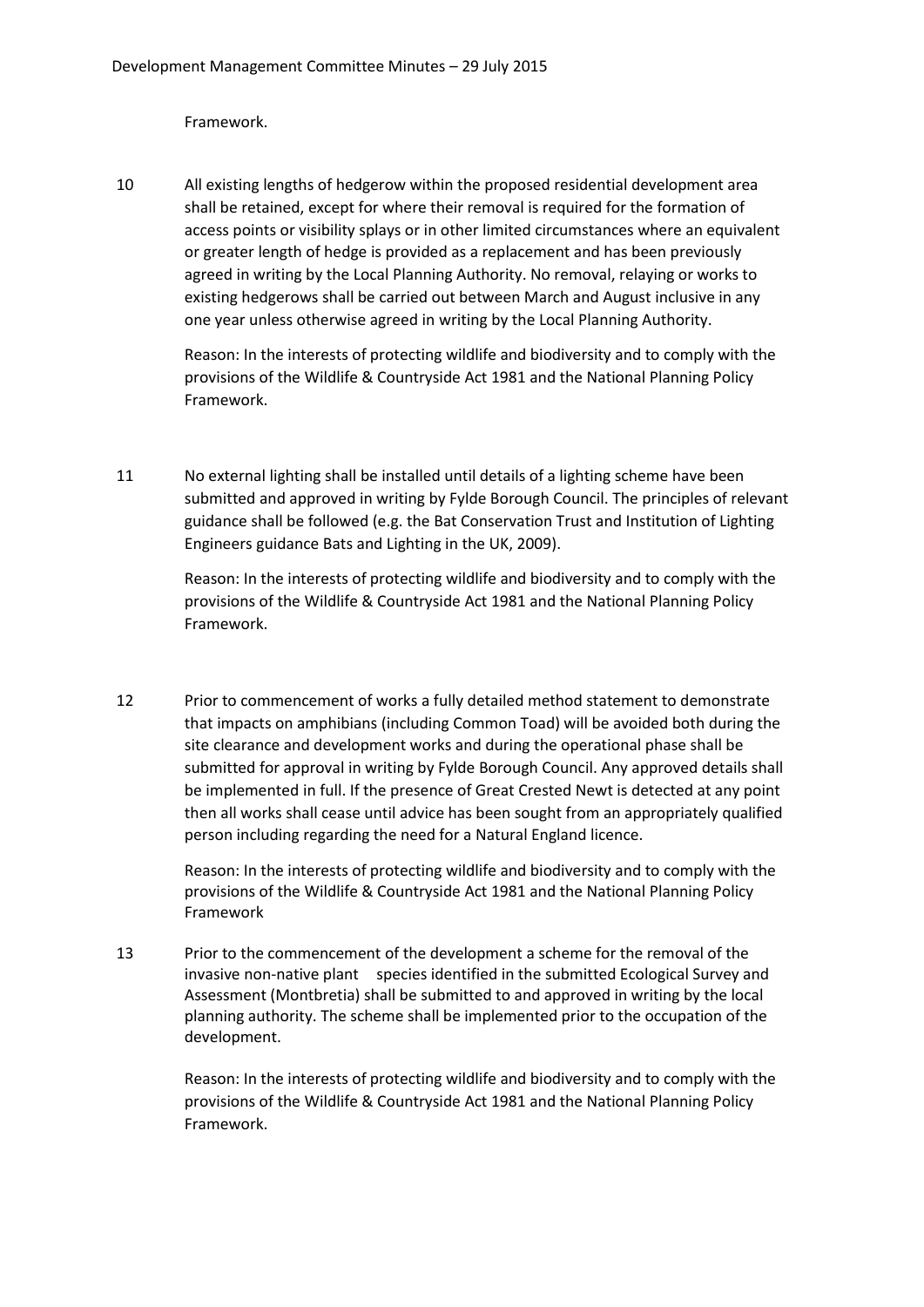- 14 No development shall take place, including any works of demolition, until a Construction Method Statement has been submitted to, and approved in writing by, the local planning authority. The approved Statement shall be adhered to throughout the construction period. The Statement shall provide for:
	- the identification of the site access for construction traffic
	- the parking of vehicles of site operatives and visitors
	- loading and unloading of plant and materials
	- storage of plant and materials used in constructing the development
	- the erection and maintenance of security hoarding including decorative displays and facilities for public viewing, where appropriate
	- wheel washing facilities
	- measures to control the emission of dust and dirt during construction
	- a scheme for recycling/disposing of waste resulting from demolition and construction works
	- hours of operation

Reason: To maintain the safe operation of the pedestrian and highway network in the area during construction given the proximity to residential properties.

15 Prior to the commencement of any development, details of the foul drainage scheme shall be submitted to and approved in writing by the Local Planning Authority. Foul shall be drained on a separate system. No building shall be occupied until the approved foul drainage system has been completed to serve that building in accordance with the approved details. The development shall be maintained and managed in accordance with the approved details.

Reason: To ensure a satisfactory means of drainage.

16 No development shall take place until a surface water drainage scheme for the site based on sustainable drainage principles and an assessment of the hydrological and hydrogeological context of the development has been submitted to and approved in writing by the local planning authority. The drainage strategy should demonstrate that surface water run-off generated up to and including the 1 in 100 year critical storm will not exceed the run-off from the undeveloped site following the corresponding rainfall event. No surface water shall be discharged to the public sewerage system. The scheme shall subsequently be implemented in accordance with the approved details before the development is completed. The scheme shall also include details of how the scheme shall be maintained and managed after completion.

Reason: To prevent the risk of flooding, both on and off the site

#### **Informative notes:**

1. The grant of planning permission will require the applicant to enter into an appropriate Legal Agreement, with the County Council as Highway Authority. The Highway Authority hereby reserves the right to provide the highway works within the highway associated with this proposal. Provision of the highway works includes design, procurement of the work by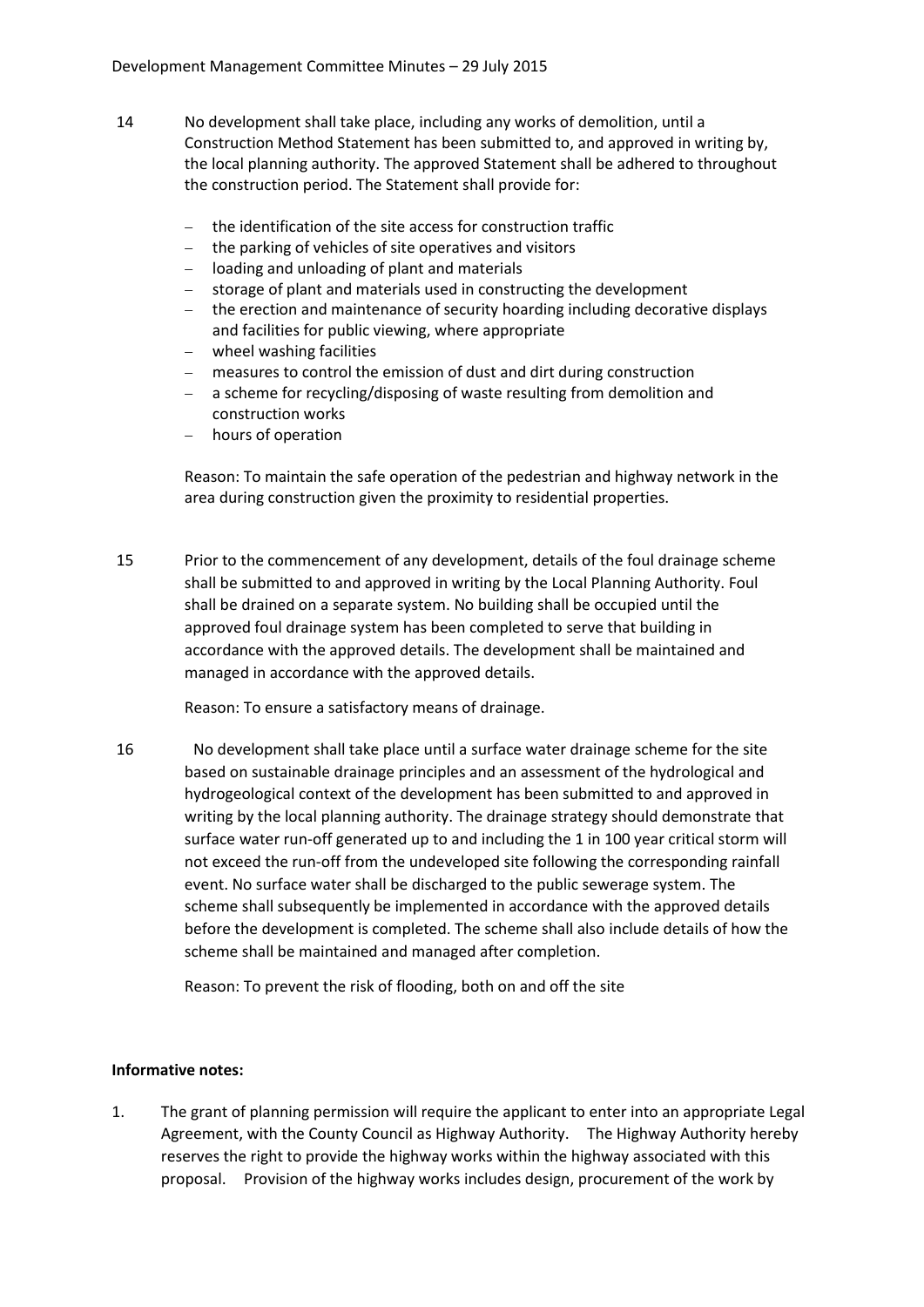contract and supervision of the works. The applicant should be advised to contact the Environment Directorate in the first instance to ascertain the details of such an agreement and the information to be provided.

- 2. The Local Planning Authority (LPA), in reaching this decision, has followed the guidance in paragraphs 186 and 187 of the National Planning Policy Framework. The Framework advises that the LPA should work proactively with applicants to secure developments that improve the economic, social and environmental conditions of the area. This has been demonstrated by:
	- Actively engaging in pre-application discussions with the applicant to try and find solutions to problems
	- Providing advice to the applicant/agent during the course of the application on potential problems and possible solutions
	- Securing revised plans during the course of the application which have overcome initial problems

#### **Item Number:** 2

| Application Reference: 14/0822 |                                            | <b>Type of Application:</b>                                                                                               | <b>Full Planning Permission</b> |
|--------------------------------|--------------------------------------------|---------------------------------------------------------------------------------------------------------------------------|---------------------------------|
| Applicant:                     | <b>West Register</b><br>(Realisations) Ltd | Agent:                                                                                                                    | Indigo Planning Ltd             |
| Location:                      | WHITEHILLS, WESTBY WITH PLUMPTONS          | (SITE 3) LAND AT DUGDALES CLOSE / BROOKLANDS WAY / HALLAM WAY,                                                            |                                 |
| <b>Proposal:</b>               |                                            | PROPOSED ERECTION OF BUILDING PROVIDING 10,195 SQM OF RETAIL<br>FLOORSPACE (CLASS A1) OVER TWO FLOORS WITH ASSOCIATED CAR |                                 |
|                                | PARKING AND ACCESS WORKS                   |                                                                                                                           |                                 |

#### **Decision**

Full Planning Permission :- Authority to GRANT planning permission delegated to the Head of Planning and Regeneration, in consultation with the Chairman and Vice Chairman, following further negotiations on the terms of a s106 agreement to mitigate the identified potential harmful impacts of the development including marketing of the applicant's other land holdings in the vicinity, public realm improvements, improvements to local highways and the provision of sustainable transport measures all of which are required to enhance the attractiveness of the remaining sites to potential investors in order to offset the loss of this site to employment uses.

#### **Conditions and Reasons**

1 The development hereby permitted must be begun not later than the expiration of 3 years commencing upon the date of this permission, and where applicable should be undertaken in strict accordance with the plan(s) comprising all aspects of the approved development accompanying the decision notice.

*Reason:* This standard time limit is required to be imposed pursuant to Section 51 of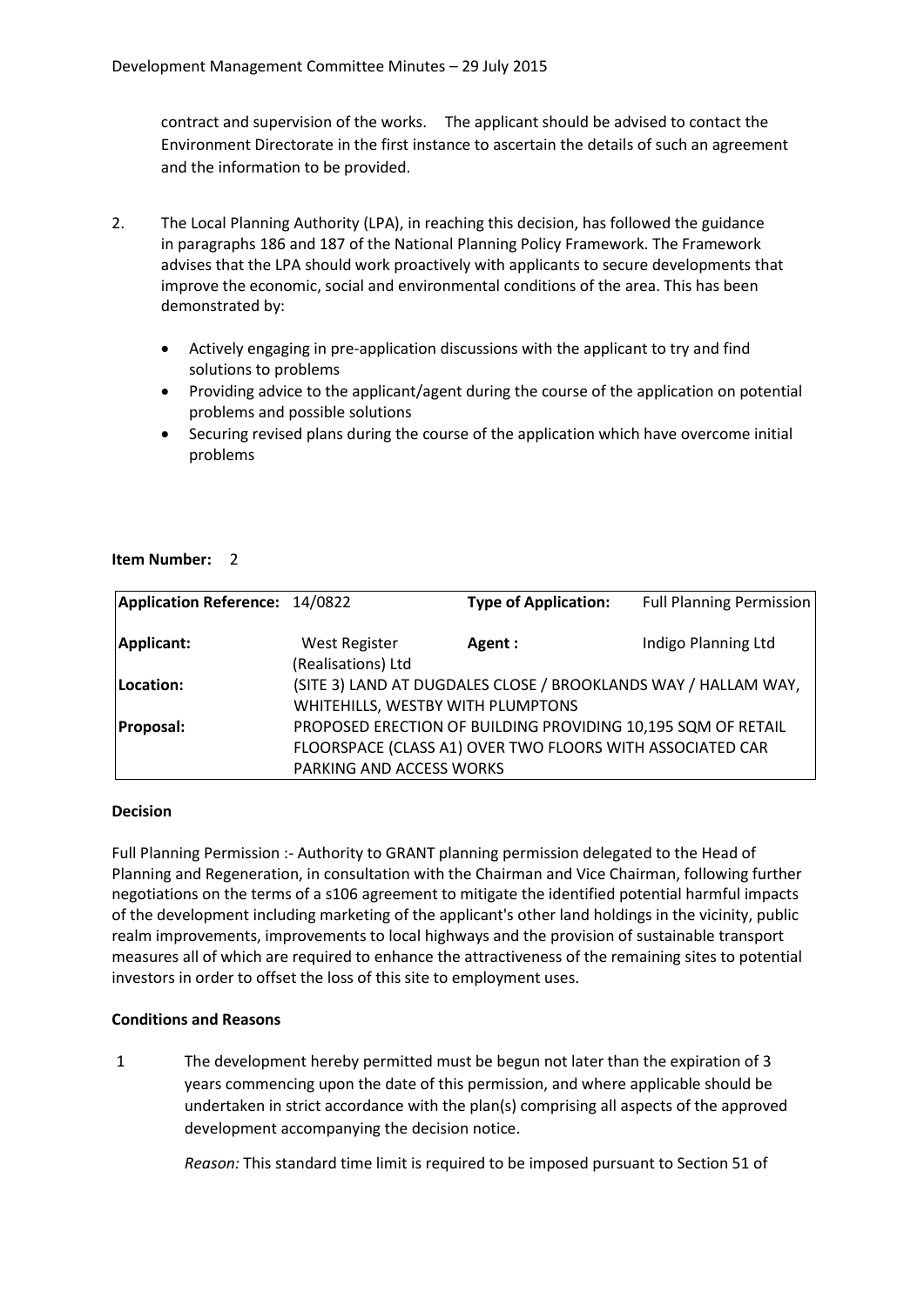the Planning and Compulsory Purchase Act 2004, while compliance with approved plans is required to ensure the approved standard of development is achieved.

2 Notwithstanding any denotation on the approved plans samples of the roof treatment and wall brick and cladding [both inclusive of colour] shall be submitted to and approved by the Local Planning Authority prior to the commencement of any built development works on site. Thereafter only those approved materials shall be used in the development unless otherwise agreed in writing with the Authority.

*Reason:* In order to ensure a satisfactory standard of development

3 Prior to the commencement of development, a scheme for the external lighting of the building / premises / site curtilage [including degree of illumination] shall be submitted to and approved in writing by the Local Planning Authority. Only lighting contained in the approved scheme shall be implemented at the site, with any addition or alteration to the scheme agreed in writing with the Authority.

*Reason:* In the interests of visual amenity.

4 Landscaping, including hard surface landscaping shall be carried out and preserved in accordance with a scheme and programme which shall be submitted to and approved by the Local Planning Authority before any development is commenced. Specific details shall include finished levels, means of enclosures, car parking [as applicable] hard surfacing materials, minor artefacts and street furniture, refuse receptacles, lighting and services as applicable soft landscape works shall include plans and written specifications noting species, plant size, number and densities and an implementation programme. The scheme and programme shall thereafter be varied only in accordance with proposals submitted to and approved by the Local Planning Authority and such variations shall be deemed to be incorporated in the approved scheme and programme. The approved landscaping scheme shall be implemented in a timetable of planting to be agreed in writing with the Local Planning Authority but which in any event shall be undertaken no later than the next available planting season. The developer shall advise the Local Planning Authority in writing of the date upon which landscaping works commence on site prior to the commencement of those works.

*Reason:* To enhance the quality of the development in the interests of the amenities of the locality.

5 The whole of the landscape works, as approved shall be implemented and subsequently maintained for a period of 10 years following the completion of the works. Maintenance shall comprise and include for the replacement of any trees, shrubs or hedges that are removed, dying, being seriously damaged or becoming seriously diseased within the above specified period, which shall be replaced by trees of a similar size and species. The whole of the planted areas shall be kept free of weeds, trees shall be pruned or thinned, at the appropriate times in accordance with current syvicultural practice. All tree stakes, ties, guys, guards and protective fencing shall be maintained in good repair and renewed as necessary. Mulching is required to a minimum layer of 75mm of spent mushroom compost or farm yard manure which should be applied around all tree and shrub planting after the initial watering. Weed growth over the whole of the planted area should be minimised. Any grassed area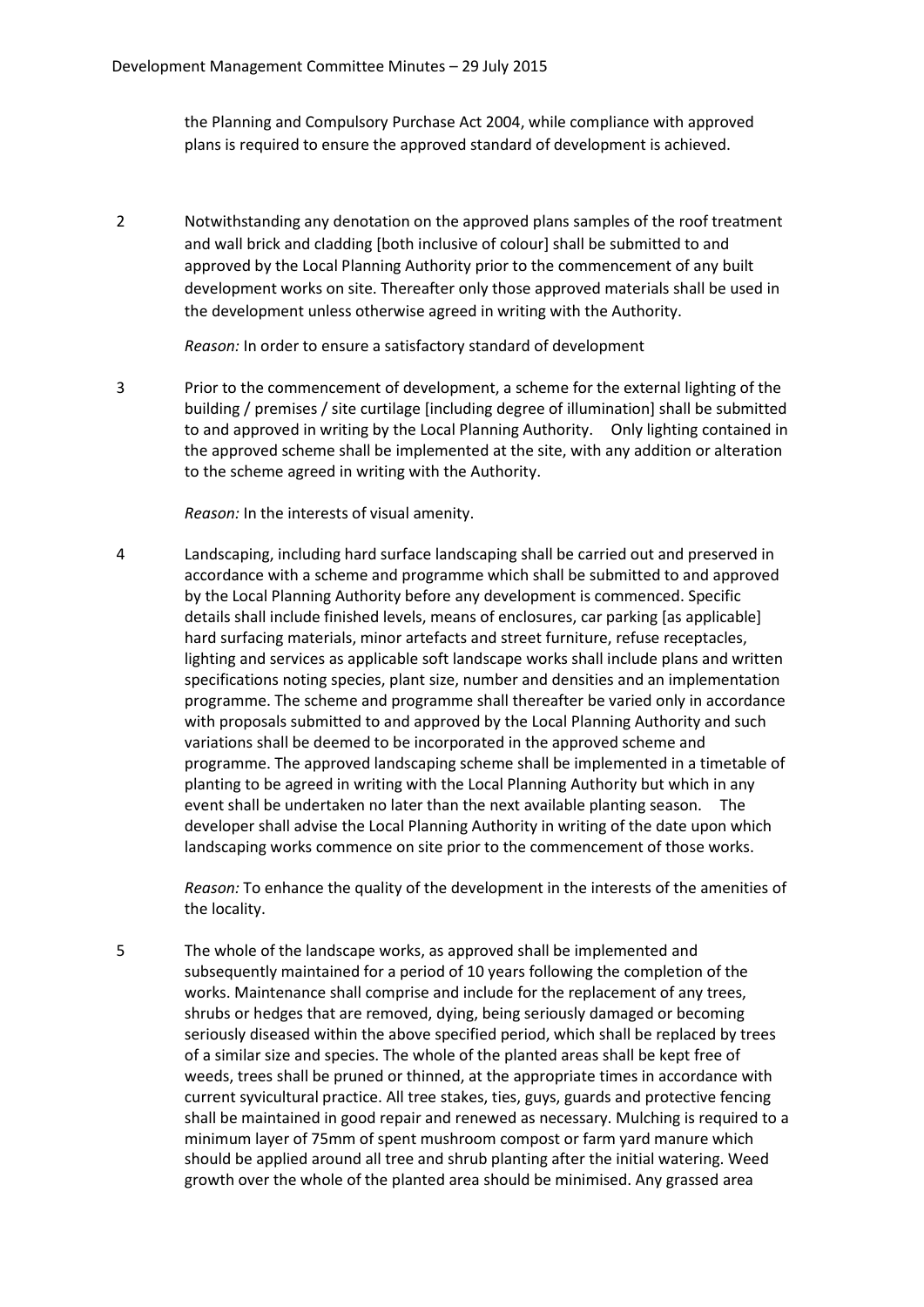shall be kept mown to the appropriate height and managed in accordance with the approved scheme and programme.

*Reason:* To ensure a satisfactory standard of development and in the interest of visual amenity in the locality.

6 No goods of any description shall be stored other than within the defined buildings and outside sales and storage area of the garden centre.

*Reason:* In the interests of visual amenity.

7 The non-food retail units hereby permitted shall not be used for the sale of any goods other than those within the following categories:

> Outdoor activity equipment and associated clothing and footwear, DIY and decorating goods, garden goods, furniture, motor and cycle goods, soft and hard furnishings and furnishings, household textiles, pictures, homewares, glassware, tableware, household goods, electrical goods, bathroom and kitchen goods and accessories, household cleaning products, lighting, seasonal goods, giftware, toys, arts and crafts , pet products and ancillary confectionary products.

Goods falling outside of this range may be sold only where they form a minor and ancillary part of the stores' operation.

*Reason:* To prevent unacceptable harm upon the existing centres

8 The non-food retail units hereby approved shall not be subdivided or amalgamated without the prior consent of the Local Planning Authority

*Reason:* To prevent unacceptable harm upon the existing centres.

9 Both of the retail units hereby approved shall be operated by a single retailer and shall not operate as a 'department store' or have a number of different retails operating within one unit.

*Reason:* To prevent unacceptable harm to the existing centres.

10 No part of the development hereby approved shall commence until a scheme for the construction of off-site works of highway improvement have been submitted to, and approved by the Local Planning Authority in consultation with the appropriate Highway Authority.

> *Reason:* In order to satisfy the Local Planning Authority and the Highway Authority(s) that the final details of the highway scheme/works are acceptable before work commences on site.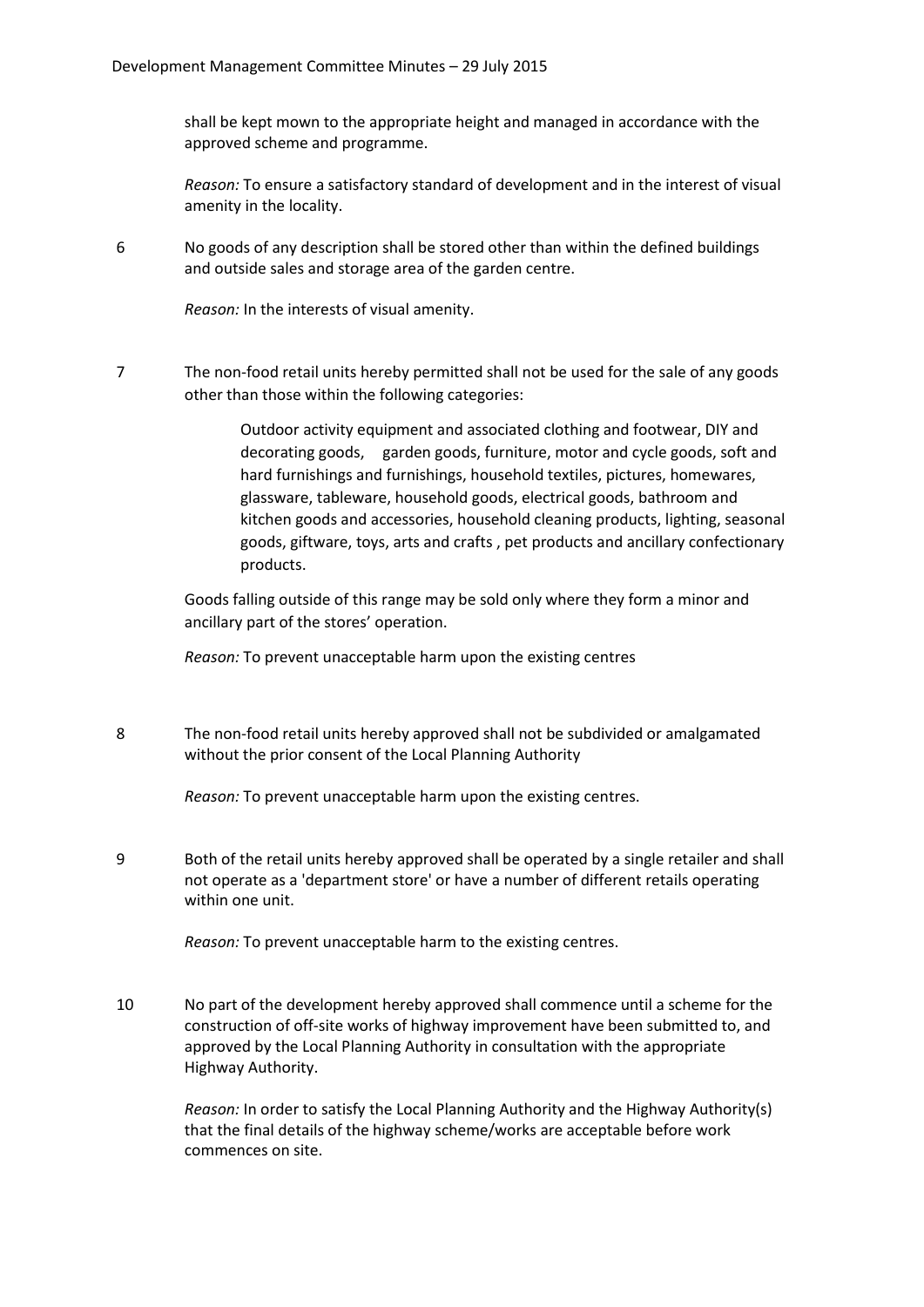- 11 No development shall take place until a Construction Method Statement has been submitted to, and approved in writing, by the Local Planning Authority. The approved Statement shall be adhered to throughout the construction period. The Statement shall provide for:
	- 1. the parking of vehicles of site operatives and visitors;
	- 2. loading and unloading of plant and materials;
	- 3. storage of plant and materials used in constructing the development;
	- 4. the erection and maintenance of security hoarding including decorative displays and facilities for public viewing, where appropriate;
	- 5. wheel washing facilities;
	- 6. a management plan to control the emission of dust and dirt during construction identifying suitable mitigation measures;
	- 7. a scheme for recycling/disposing of waste resulting from construction work (there shall be no burning on site);
	- 8. a Management Plan to identify potential ground and water contaminants
	- 9. a scheme to control noise during the construction phase.

*Reason:* To maintain the operation and safety of local streets and the through routes in the area during site preparation and construction.

12 Development shall not begin until a phasing programme for the whole of the development and for the highways works referred to, has been submitted to and approved in writing by the local planning authority. Development shall be carried out in accordance with the approved phasing programme.

*Reason:* To define the permission and in the interests of the proper site development.

13 Prior to first occupation hereby approved, the S106 contribution relating to off site pedestrian and cycle route provision has been paid in its entirety.

> *Reason:* In order to satisfy the Local Planning Authority and the Highway Authority that these sustainable transport links can be substantially completed at an early stage in the development of the site and hence effect the modal choice of the occupants; in order that the traffic generated by the development does not exacerbate unsatisfactory highway conditions.

14 Prior to first occupation hereby approved, the s106 funding for the highway improvement scheme at Cropper Road/Lytham St Annes Way Roundabout shall be paid in full. The scheme to be delivered will be subject to detailed design.

*Reason:* In order to maintain network reliability and safety and ensure that residents of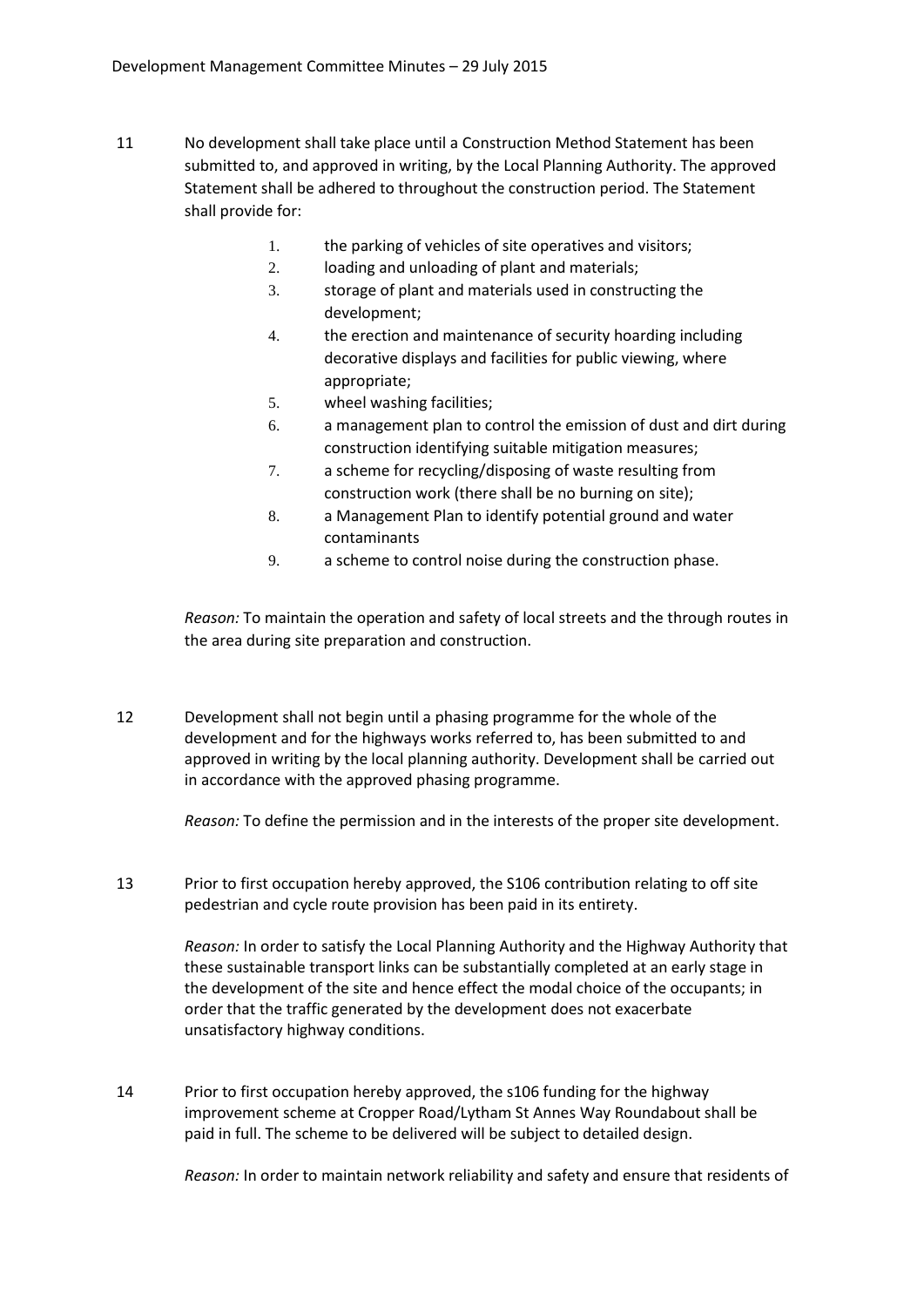the development have satisfactory access to services and facilities.

15 Prior to the first occupation the payment of s106 funding for the public transport improvement to help deliver a high frequency Public transport service must be paid to support delivery of a good frequency bus service.

> *Reason:* To ensure the provision of a high quality public transport service that will limit the impact of this development on the local transport network.

16 Prior to the first occupation of the development hereby permitted, a Full Travel Plan shall be submitted to, and approved in writing by, the Local Planning Authority. The Travel Plan to include objectives, targets, measures to achieve targets, monitoring, and implementation timescales and continue with the provision of a travel plan coordinator. The approved plan(s) will be audited and updated at intervals as approved and the approved plan(s) be carried out.

*Reason:* To ensure that the development provides sustainable transport options.

17 There shall not at any time in connection with the development hereby permitted be planted hedges, trees or shrubs over 1m above the road level within any visibility splay required to maintain safe operation for all users.

*Reason:* To ensure adequate visibility splays are maintained at all time.

18 The developer shall fund the investigation, consultation and advertisement of Traffic Regulation Orders for parking restrictions on the local network surrounding the proposed site (roads to include Hallam Way, Brooklands Way and Dugdale Close). If the process concludes in changes to TRO's, the developer shall fund the subsequent implementation of necessary measures.

> *Reason:* To maintain and enhance the operation and safety of the local highway network.

19 The car parking indicated on the approved plans shall be surfaced, demarcated and made available for use prior to the development hereby approved being occupied, unless otherwise agreed in writing with the Local Planning Authority. The car park shall then be available at all times whilst the site is occupied.

*Reason:* To ensure that there is adequate parking for the development proposed when the buildings are occupied.

20 The development hereby approved shall not be commenced until a scheme for the provision of surface and foul water drainage works, with full consideration for sustainable drainage principles, has been submitted to and approved by the Local Planning Authority. The means of drainage shall be implemented in accordance with the approved scheme, prior to first occupation of the development hereby approved.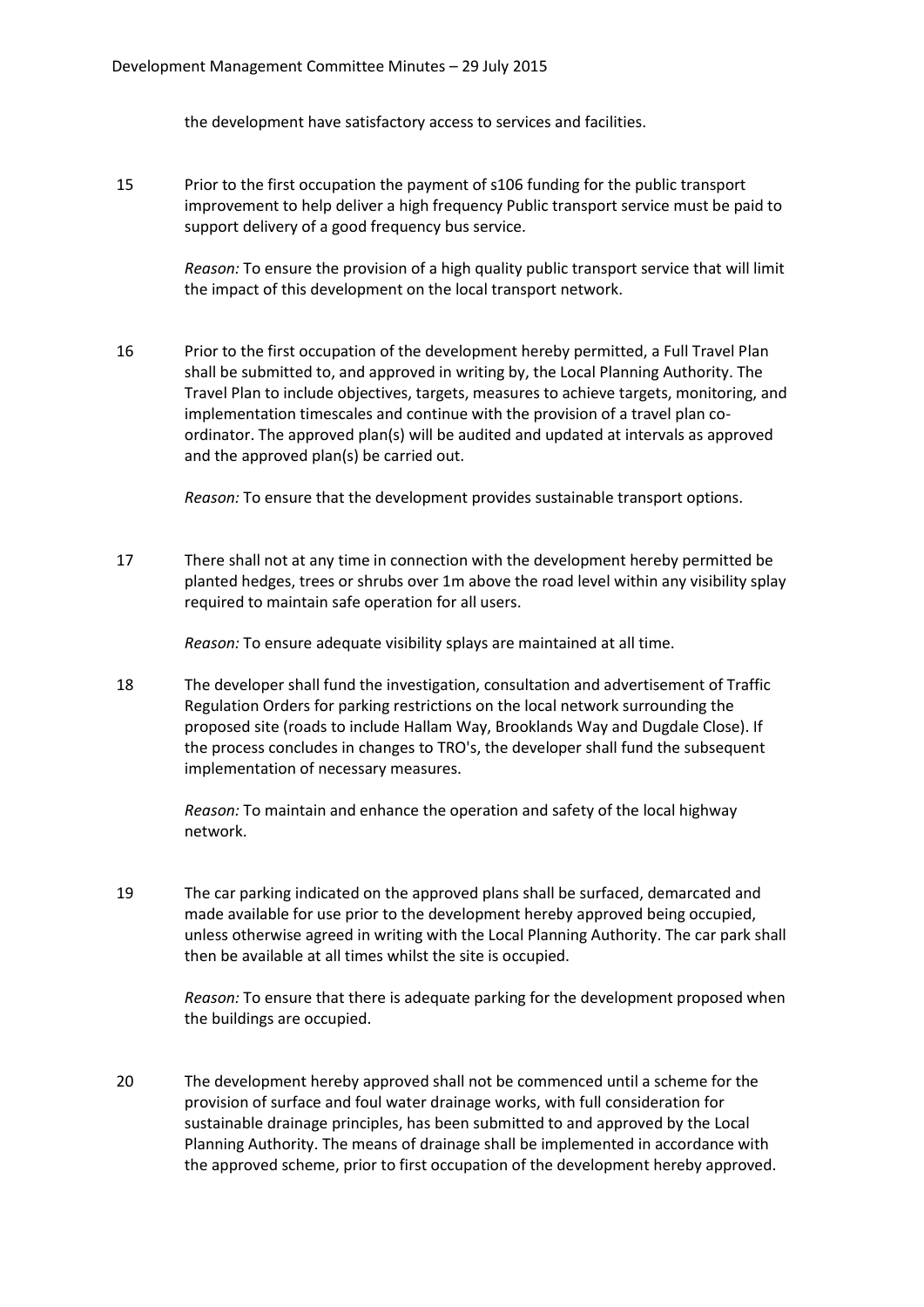*Reason:* To reduce the increased risk of flooding by ensuring provision of a satisfactory means of surface and foul water disposal.

21 The development permitted by this planning permission shall only be carried out in accordance with the approved Flood Risk Assessment (FRA) to limit the surface water run-off it 9.8 l/s so that it will not exceed the run-off from the undeveloped site and not increase the risk of flooding off-site. The mitigation measures shall be fully implemented prior to occupation and subsequently in accordance with the timing / phasing arrangements embodied within the scheme, or within any other period as may subsequently be agreed, in writing, by the local planning authority.

> *Reason:* To prevent flooding by ensuring the satisfactory storage of/disposal of surface water from the site.

22 Prior to the commencement of any development, a surface water drainage scheme and means of disposal, based on sustainable drainage principles with evidence of an assessment of the site conditions (inclusive of how the scheme shall be managed after completion) shall be submitted to and approved in writing by the Local Planning Authority. The surface water drainage scheme must be restricted to 9.8 l/s unless otherwise agreed in writing by the Local Planning Authority. The development shall be completed, maintained and managed in accordance with the approved details. The existing public sewer network adjacent to the proposed site has been originally designed to accommodate for each of the development plots throughout the Whitehills business park, with this knowledge and by agreement with the adopting authority, our proposed strategy is to discharge into the existing adopted public sewer network to maintain the original methodology.

> *Reason:* To prevent flooding by ensuring the satisfactory storage of/disposal of surface water from the site.

## **Informative notes:**

- 1. The Local Planning Authority (LPA), in reaching this decision, has followed the guidance in paragraphs 186 and 187 of the National Planning Policy Framework. The Framework advises that the LPA should work proactively with applicants to secure developments that improve the economic, social and environmental conditions of the area. This has been demonstrated by:
	- 1. Actively engaging in pre-application discussions with the applicant to try and find solutions to problems
	- 2. Providing advice to the applicant/agent during the course of the application on potential problems and possible solutions
- 2. The grant of planning permission does not entitle a developer to obstruct a right of way and any proposed stopping-up or diversion of a right of way should be the subject of an Order under the appropriate Act.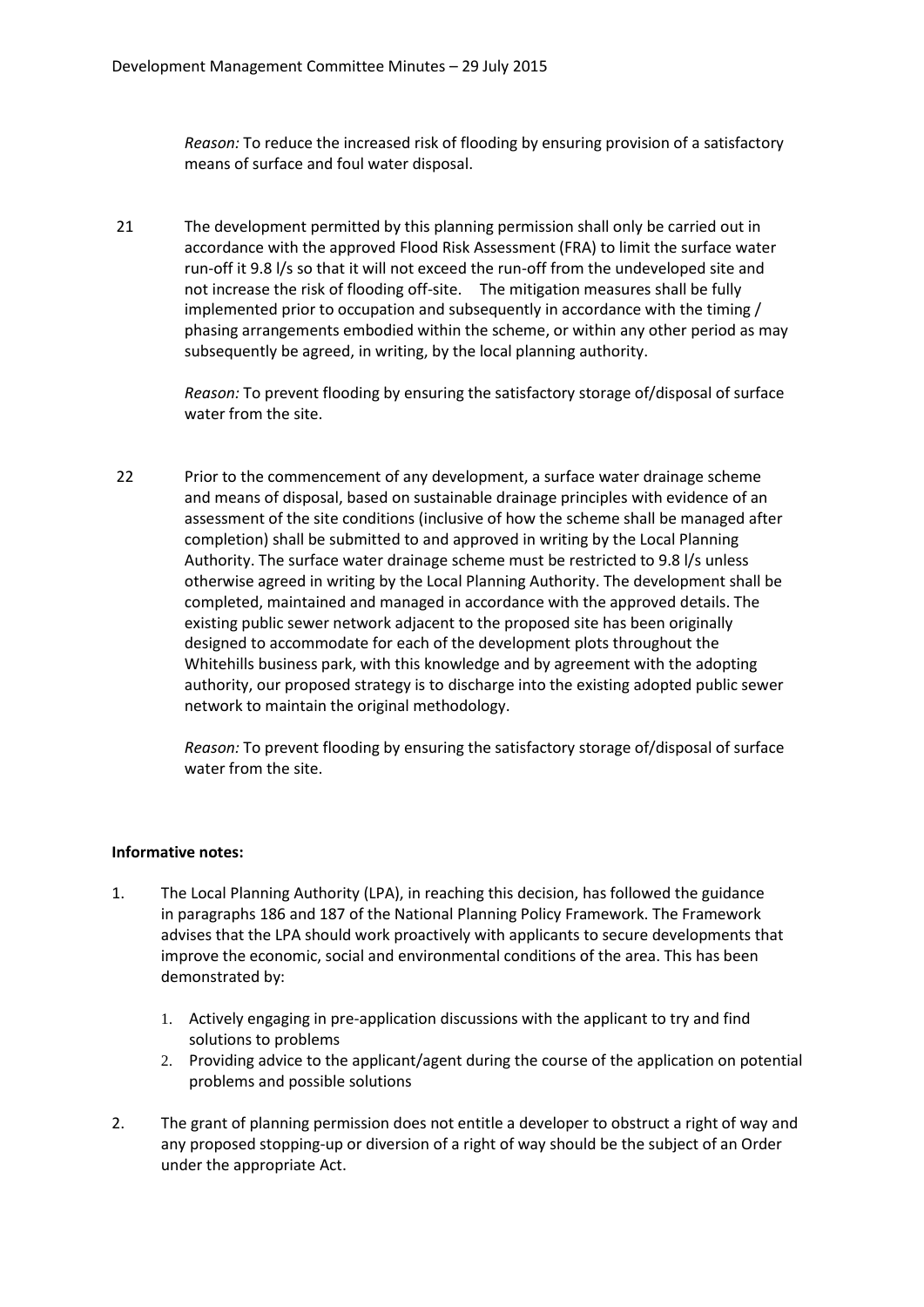- 3. The grant of planning permission will require the applicant to enter into an appropriate Legal Agreement with the County Council as Highway Authority. The Highway Authority hereby reserves the right to provide the highway works associated with this proposal that fall within the highway under LCC control. Provision of the highway works includes design, procurement of the work by contract and supervision of the works. The applicant should be advised to contact the Environment Director at County Hall, Preston PR1 0LD, in the first instance, to ascertain the details of such an agreement and the information to be provided.
- 4. Traffic Regulation Orders, diversions of Public Rights of Way, Stopping Up of existing highway, changes to public transport scheduling/routing and other activities require separate statutory consultation processes beyond the planning application process. The applicant will be obliged to meet all the costs associated with these of works and ensure that any works which rely upon them do not commence until all legal processes have been satisfactorily completed.

#### **Item Number:** 3

| Application Reference: 14/0856 |                            | <b>Type of Application:</b>                                    | <b>Full Planning Permission</b> |
|--------------------------------|----------------------------|----------------------------------------------------------------|---------------------------------|
| Applicant:                     | Warton Developments Agent: |                                                                | Steve Brougham                  |
|                                | LLP                        |                                                                | Architect                       |
| Location:                      |                            | NINE ACRES NURSERY, HARBOUR LANE, BRYNING WITH WARTON,         |                                 |
|                                | PRESTON, PR4 1YB           |                                                                |                                 |
| <b>Proposal:</b>               |                            | RESUBMISSION OF APPLICATION 13/0759 FOR PROPOSED ERECTION OF 9 |                                 |
|                                |                            | ADDITIONAL DWELLINGS ON PART OF PUBLIC OPEN SPACE              |                                 |

#### **Decision**

Full Planning Permission :- Authority to GRANT planning permission delegated to the Head of Planning and Regeneration, in consultation with the Chairman and Vice Chairman, subject to him being satisfied that the implications of the development for Great Crested Newt population and habitats are acceptable, and on the completion of a Section 106 agreement in order to secure the provision, phasing of that provision, retention and operational details for 2 of the proposed dwellings to be affordable properties.

The planning permission is to be subject to the following conditions (or any amendment to the wording of these conditions or additional conditions that the Head of Planning & Regeneration believes is necessary to make otherwise unacceptable development acceptable):

#### **Conditions and Reasons**

1 The development hereby permitted must be begun not later than the expiration of 3 years commencing upon the date of this permission, and where applicable should be undertaken in strict accordance with the plan(s) comprising all aspects of the approved development accompanying the decision notice.

This standard time limit is required to be imposed pursuant to Section 51 of the Planning and Compulsory Purchase Act 2004, while compliance with approved plans is required to ensure the approved standard of development is achieved.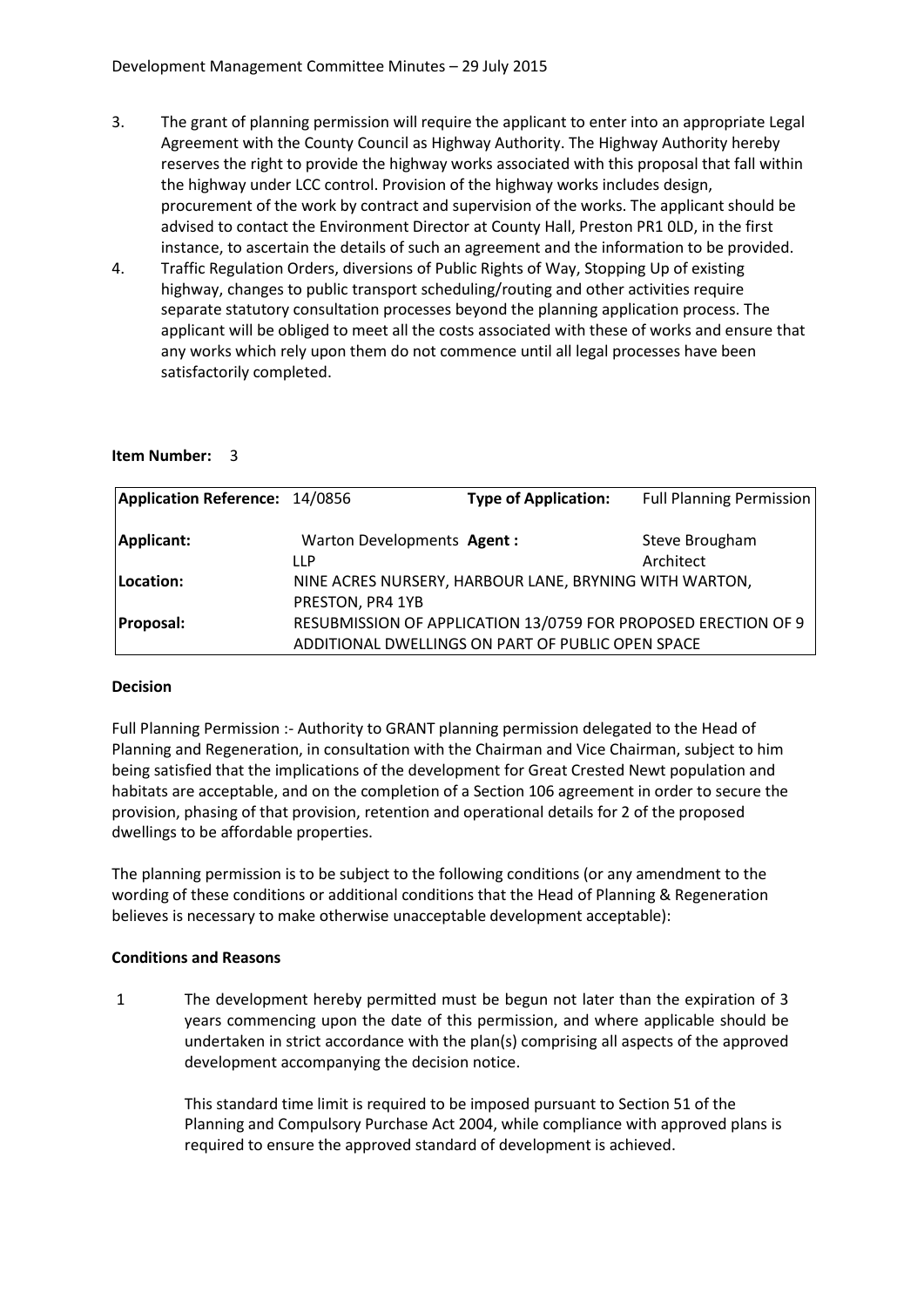- 2 The development shall be carried out, except where modified by the conditions to this permission, in accordance with the Planning Application received by the Local Planning Authority on the 29 April 2015, including the following plans:
	- (i) Location plan 3214-01
	- (ii) Site survey plan 3214-02
	- (iii) Proposed site plan/landscape masterplan 3214-03 REV A
	- (iv) Type C2 3214/04
	- (v) Type C3 3214/05
	- (vi) Type E 3214/06
	- (vii)Type G 3214/07

For the avoidance of doubt and so that the local planning authority shall be satisfied as to the details.

3 All existing lengths of hedgerow within the proposed residential development area shall be retained. No removal, relaying or works to existing hedgerows shall be carried out between March and August inclusive in any one year unless otherwise agreed in writing by the local planning authority.

> Reason: In the interests of protecting wildlife and biodiversity and to comply with the provisions of the Wildlife & Countryside Act 1981 and the National Planning Policy Framework.

4 Prior to commencement of works a fully detailed method statement to demonstrate that impacts on amphibians will be avoided both during the site clearance and development works and during the operational phase shall be submitted for approval in writing by Fylde Borough Council. Such measures should include, but not be exclusive to the erection / retention and maintenance of amphibian exclusion fencing. Any approved details shall be implemented in full. If the presence of Great Crested Newt is detected at any point then all works shall cease until advice has been sought from an appropriately qualified person including regarding the need for a Natural England licence.

> Reason: In the interests of protecting wildlife and biodiversity and to comply with the provisions of the Wildlife & Countryside Act 1981 and the National Planning Policy Framework.

5 A tree protection scheme for all trees and retained hedges on the site shall be submitted to and approved in writing by the local planning authority prior to the commencement of development. No work of any kind shall take place until the protective fences are erected around the retained tress and hedges in the position and to the specification agreed by the local planning authority. Such fencing shall be retained throughout the development where work of any kind is undertaken in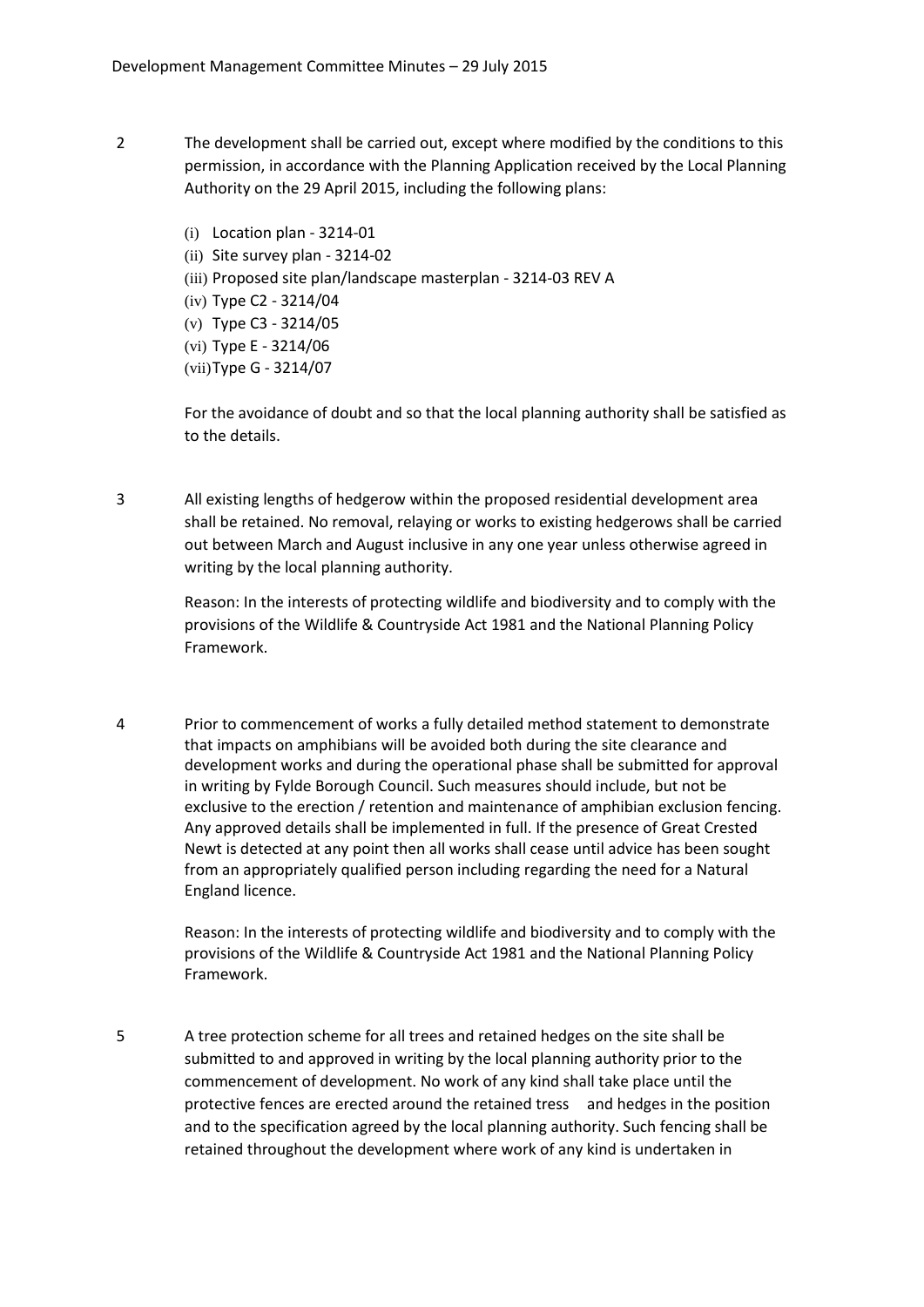proximity to trees and hedging.

Reason: In the interests of protecting wildlife and biodiversity and to comply with the provisions of the Wildlife & Countryside Act 1981 and the National Planning Policy Framework.

6 Obscure glazing shall be provided in the first floor side elevation windows of the dwellings hereby approved and shall thereafter be retained.

Reason: To safeguard the privacy of adjoining residents

7 Notwithstanding any denotation on the approved plans samples of the roof treatment and wall cladding [both inclusive of colour] shall be submitted to and approved by the Local Planning Authority no later than 21 days prior to the commencement of any built development works on site. Thereafter only those approved materials shall be used in the development unless otherwise agreed in writing with the Authority.

> Such details are not shown on the application and must be agreed to ensure a satisfactory standard of development.

8 No development shall take place until there has been submitted to and approved in writing by the local planning authority a scheme of programmed landscaping for the area of residential development. The scheme shall include details of: all existing trees and hedgerows and those that are to be retained, together with measures for their protection during the course of the development; all planting and seeding; hard surfacing and the materials to be used; and, means of enclosure. All hard and soft landscape works shall be carried out in accordance with the approved programme and details. Any trees or plants which within a period of 5 years commencing with the date of their planting die, are removed or become seriously damaged or diseased shall be replaced in the next planting season with others of similar size and species.

> Reason: To ensure a satisfactory form of development and to enhance the visual amenities

9 Prior to the commencement of any development hereby approved details of the management and on-going maintenance arrangements for the communal areas of the site shown on the site plan approved under condition 2 of this permission, (specifically the access road, public open space area A, public open space area B and the area of land between the rear boundary to all the plots and the western boundary of the site) shall be submitted to and approved in writing by the Local Planning Authority. This scheme shall ensure that these areas are all retained available for shared public use / benefit and shall be implemented in the construction of the development and thereafter.

> To ensure that these communal areas remain available in accordance with providing an appropriate level of public open space as required by Policy TREC17 of the Fylde Borough Local Plan and an appropriate appearance to the development as required by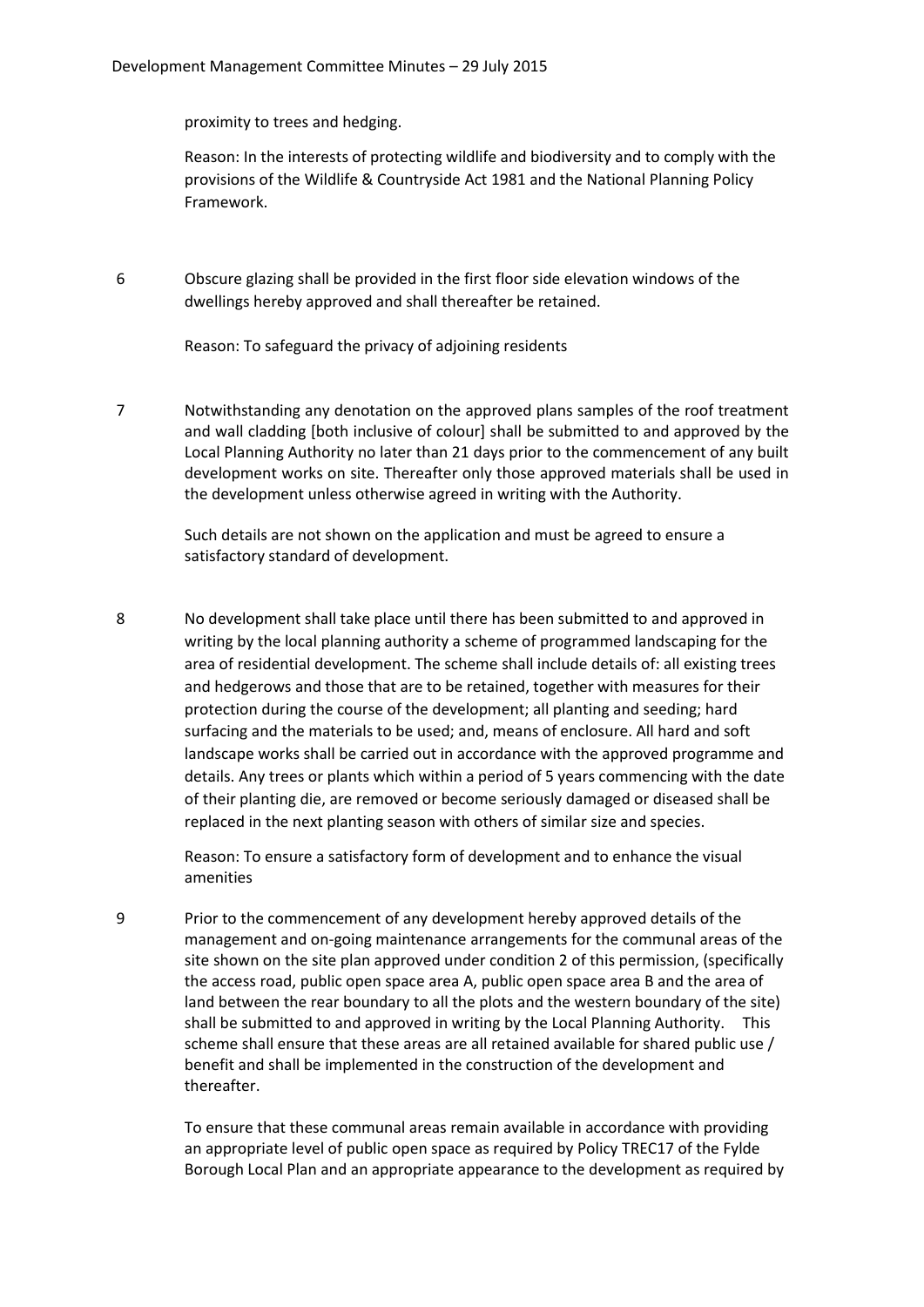Policy HL2 of the Fylde Borough Local Plan

10 That prior to the first occupation of each of the respective plots hereby approved the boundary fence / wall arrangements as shown on the site plan approved under condition 2 of this permission shall be erected in the position and design as indicated on that plan. These boundary fence/walls shall thereafter be maintained in that location and design at all times thereafter.

> To ensure an appropriate appearance to the development on construction and thereafter in accordance with Policy HL2 of the Fylde Borough Local Plan.

## **Informative notes:**

- 1. The Local Planning Authority (LPA), in reaching this decision, has followed the guidance in paragraphs 186 and 187 of the National Planning Policy Framework. The Framework advises that the LPA should work proactively with applicants to secure developments that improve the economic, social and environmental conditions of the area. This has been demonstrated by:
	- (i) Actively engaging in pre-application discussions with the applicant to try and find solutions to problems
	- (ii) Providing advice to the applicant/agent during the course of the application on potential problems and possible solutions
	- (iii) Securing revised plans during the course of the application which have overcome initial problems
- 2. This consent requires the construction, improvement or alteration of an access to the public highway. Under the Highways Act 1980 Section 184 the County Council as Highway Authority must specify the works to be carried out. Only the Highway Authority can carry out these works and therefore before any access works can start you must contact the Environment Directorate for further information. This can be done either by:
	- (viii) Visiting www.lancashire.gov.uk and following the links after searching 'Vehicle Crossings'

(ix) telephoning the Area Manager South 01772 538560 writing to the Area Manager South, Lancashire County Council, Cuerden Way, Bamber Bridge, Preston PR5 6BS quoting the planning application.

| Application Reference: 15/0124 |                           | <b>Type of Application:</b>                                         | <b>Outline Planning</b> |
|--------------------------------|---------------------------|---------------------------------------------------------------------|-------------------------|
|                                |                           |                                                                     | Permission              |
| Applicant:                     | Duerden Bros. Ltd         | Agent:                                                              | <b>PWA Planning</b>     |
|                                |                           |                                                                     |                         |
| Location:                      |                           | SUNNYDALE NURSERIES, GARSTANG ROAD, LITTLE ECCLESTON WITH           |                         |
|                                | LARBECK, PRESTON, PR3 0XA |                                                                     |                         |
| <b>Proposal:</b>               |                           | <b>OUTLINE APPLICATION FOR DEMOLITION OF EXISTING BUILDINGS AND</b> |                         |

#### **Item Number:** 4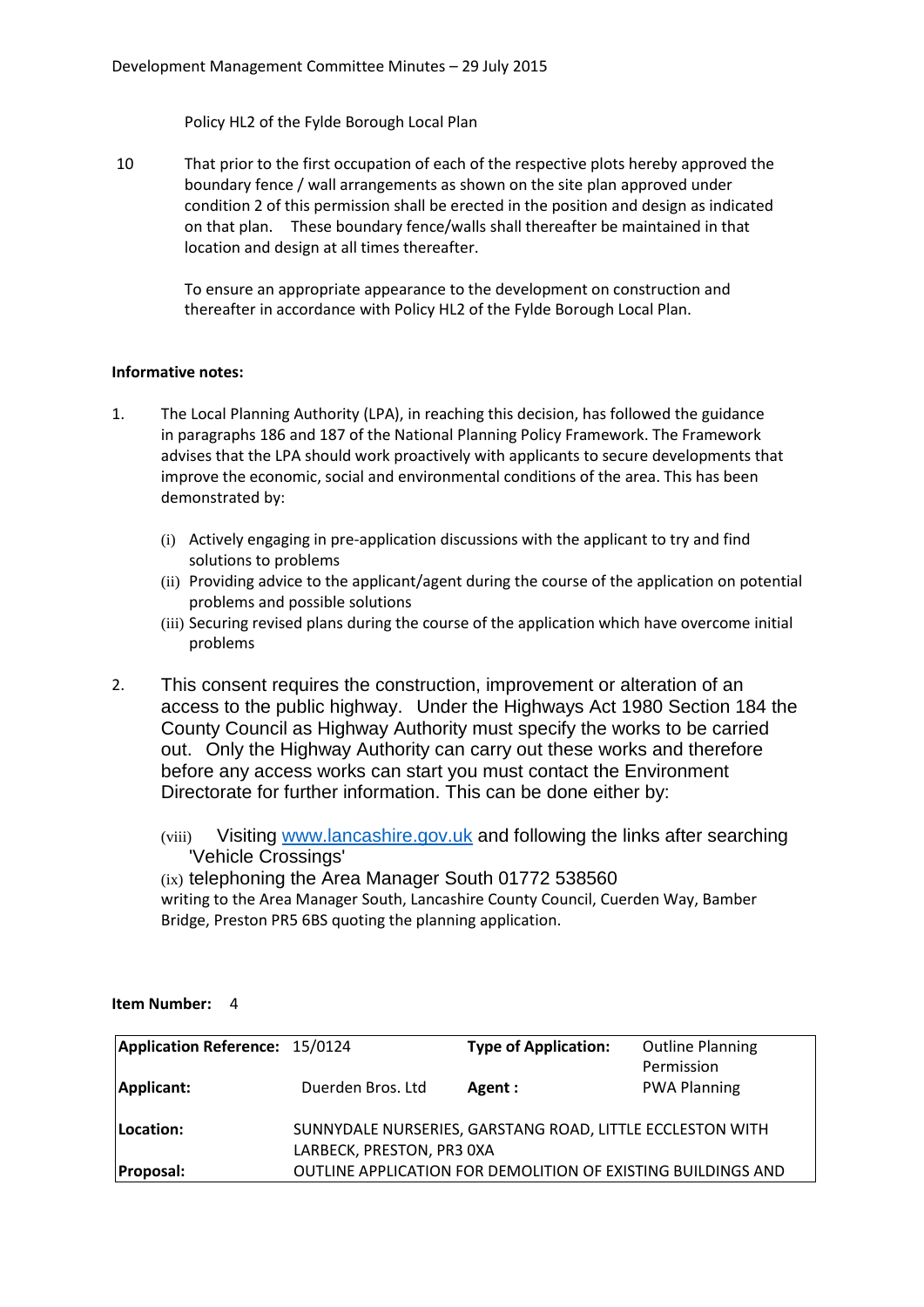## ERECTION OF UP TO 25 DWELLINGS (ACCESS APPLIED FOR WITH ALL OTHER MATTERS RESERVED)

#### **Decision**

Outline Planning Permission : Authority to GRANT planning permission delegated to the Head of Planning and Regeneration, in consultation with the Chairman and Vice Chairman, subject to the completion of a Section 106 agreement in order to secure:

- 1. The provision of open space on site in accordance with the standards set out in Fylde Borough Local Plan policy TREC17.
- 2. The provision, tenure, delivery mechanism, occupation criteria and phasing of 30% of the dwellings to be offered as affordable housing (as defined in the National Planning Policy Framework) on site in accordance with the requirements Fylde Borough Council's Interim Housing Policy (as revised 13 February 2013).

and subject to the following conditions (or any amendment to the wording of these conditions or additional conditions that the Head of Planning & Regeneration believes is necessary to make otherwise unacceptable development acceptable):

#### **Conditions and Reasons**

1 Application for approval of reserved matters must be made not later than the expiration of three years beginning with the date of this permission and the development must be begun not later than: (i) the expiration of three years from the date of this permission; or (ii) two years from the date of approval of the last of the reserved matters to be approved.

> Reason: To comply with the requirements of section 92 of the Town and Country Planning Act 1990 as amended by Section 51 of the Planning and Compulsory Purchase Act 2004.

2 The approval of the Local Planning Authority shall be sought in respect of the following matters before the development is commenced:- the layout of the development, the scale and external appearance of the buildings and the landscaping of the site.

> Reason: The application is granted in outline only under the provisions of Article 4 of the Town and Country Planning (Development Management Procedure) Order 2015 and details of the matters referred to in the condition have not been submitted for consideration.

#### 3 This permission relates to the following plans:

 $(x)$  Drawing no. 1430/LP1 Rev A – Location plan.

(xi) Drawing no. 1430/14 Rev C – Proposed access with additional context.  $(xii)$ Drawing no. 1430/15 Rev D – Illustrative site plan.

Notwithstanding the requirements of condition 2 of this permission, any application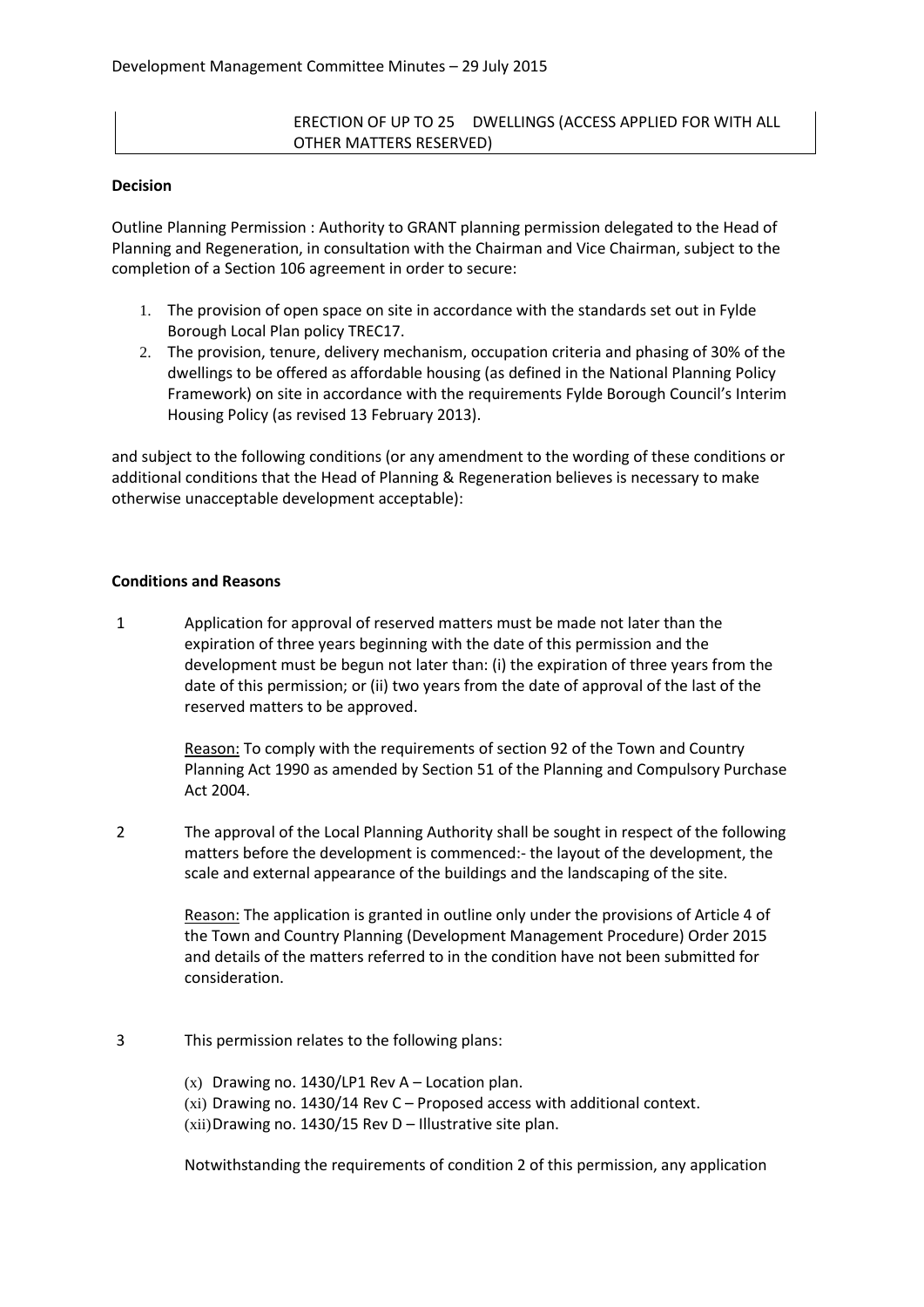for reserved matters shall accord with the outline permission insofar as it relates to matters of access.

Reason: The application is granted in outline only in accordance with the provisions of Article 4 of the Town and Country Planning (Development Management Procedure) Order 2015. Access has been applied for and any application for reserved matters must be in accordance with and/or not exceed the parameters established as part of this permission.

- 4 No development shall take place until an investigation and risk assessment has been submitted to and approved in writing by the Local Planning Authority to assess the nature and extent of any contamination on the site (whether or not it originates on the site). The assessment must be undertaken by competent persons and a written report of the findings submitted to and approved in writing by the Local Planning Authority before any development takes place. The submitted report shall include:
	- 3. a survey of the extent, scale and nature of contamination
	- 4. an assessment of the potential risks to:
		- (xiii) human health;
		- (xiv) property (existing or proposed) including buildings, crops, livestock, pets, woodland, and service lines and pipes;
		- (xv) adjoining land;
		- (xvi) groundwaters and surface waters;
		- (xvii) ecological systems;
		- (xviii) archaeological sites and ancient monuments.
	- 5. where unacceptable risks are identified, an appraisal of remedial options and proposal for the preferred option(s) to form a remediation strategy for the site.

The development shall thereafter be carried out in full accordance with the duly approved remediation strategy and a verification report submitted to and approved in writing by the Local Planning Authority before any of the apartments hereby approved are first occupied.

Reason: To prevent pollution of the water environment and to ensure the safe development of the site in the interests of the amenity of future occupiers in accordance with Fylde Borough Local Plan policy EP29 and the National Planning Policy Framework.

5 Details of finished floor levels and external ground levels for each plot shall be submitted to and approved in writing by the Local Planning Authority before any development at that plot takes place. The development shall thereafter be implemented in accordance with the duly approved details.

> Reason: In order to ensure a satisfactory relationship between the new dwellings and their surroundings (including buildings and the street scene) and to ensure that the development is not at risk of flooding in accordance with the requirements of Fylde Borough Local Plan policies HL2 and EP30, and the National Planning Policy Framework.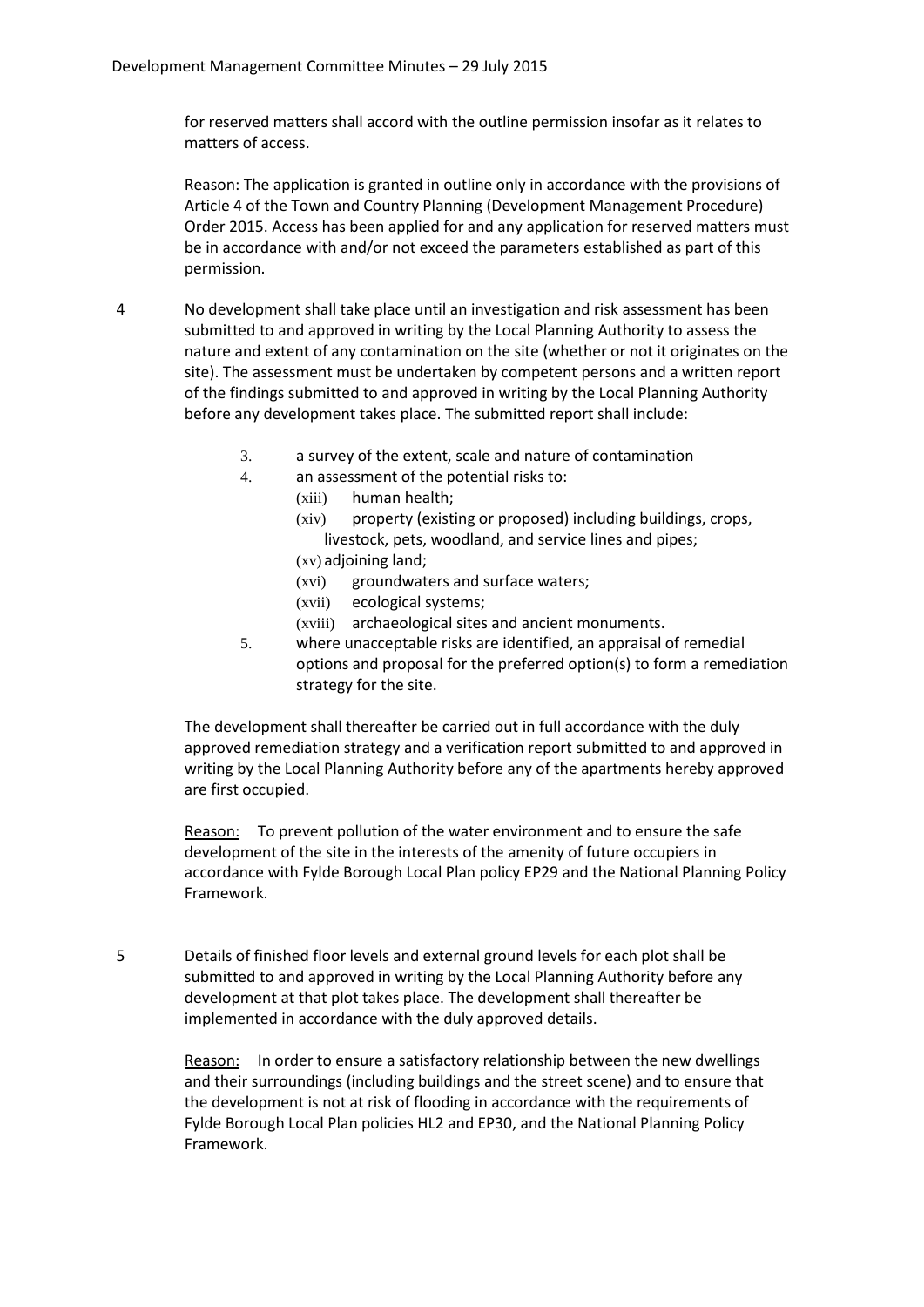- 6 No above ground works shall take place until a scheme for the disposal of foul and surface water from the site, which gives priority to the use and principles of sustainable drainage systems, has been submitted to and approved in writing by the Local Planning Authority. Unless otherwise agreed in writing with the Local Planning Authority, the scheme shall include:
	- 1. separate systems for the disposal of foul and surface water, including measures to ensure that no surface water drains directly or indirectly to the public foul/combined sewer;
	- 2. a detailed drainage strategy to demonstrate that the postdevelopment surface water discharge rate to any soakaway, watercourse or sewer does not exceed the equivalent greenfield rate of 5 litres per second (as calculated in the Flood Risk Assessment by Thomas Consulting – ref P5225 issue 2). The drainage strategy shall include information regarding: (a) the peak surface water runoff rate from the development for the 1 in 30 year and 1 in 100 year rainfall event (+30% climate change allowance); (b) site investigation and test results to confirm infiltration rates; and (c) details of temporary storages facilities and flow attenuation measures (including the use of SUDS where appropriate) to delay/control the rate of surface water discharge from the site;
	- 3. details of the measures taken to prevent flooding and pollution of any receiving groundwater and/or surface waters (including watercourses) and of any off-site works required to ensure adequate discharge of surface water without causing flooding or pollution (including refurbishment of existing culverts and headwalls or removal of unused culverts where applicable);
	- 4. flood water exceedance routes, both on and off site;
	- 5. a timetable for implementation, including any phasing of works.

The scheme shall be implemented in accordance with the duly approved details before any of the dwellings are first occupied, or within any other timescale first agreed in writing with the Local Planning Authority.

Reason: To ensure that the development is not at risk of flooding and does not increase flood risk elsewhere, and that adequate measures are put in place for the disposal of foul and surface water in accordance with the requirements of Fylde Borough Local Plan policies EP25 and EP30, and the National Planning Policy Framework.

- 7 None of the dwellings shall be first occupied until details of a management and maintenance scheme for any sustainable drainage system required by condition 6 of this permission has been submitted to and approved in writing by the Local Planning Authority. The scheme shall cover the full lifetime of the drainage system and, as a minimum, shall include:
	- (i) arrangements for adoption by an appropriate public body or statutory undertaker, or management and maintenance by a Residents' Management Company.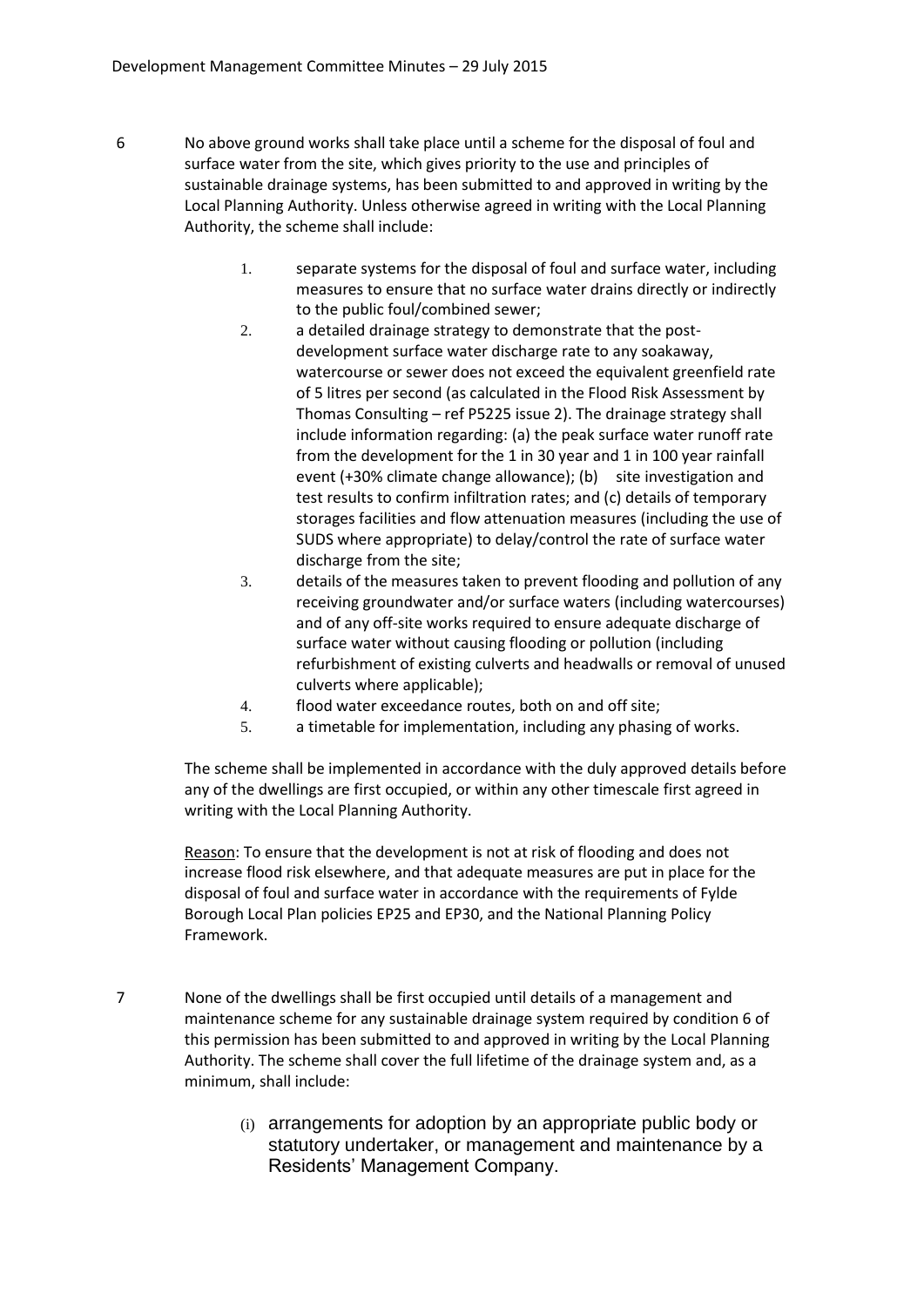- (ii) arrangements concerning funding mechanisms for the ongoing maintenance of all elements of the sustainable drainage system (including mechanical components) to include elements such as:
	- a. on-going inspections relating to performance and asset condition assessments.
	- b. operation costs for regular maintenance, remedial works and irregular maintenance caused by less sustainable limited life assets.
	- c. any other arrangements to secure the operation of the surface water drainage scheme throughout its lifetime.
- (iii) means of access for maintenance and easements.

The drainage system shall be installed in accordance with the details in the duly approved scheme before any of the dwellings are first occupied, and shall be managed and maintained as such thereafter.

Reason: To ensure that satisfactory measures are put in place for the management and maintenance of any sustainable drainage system throughout the lifetime of the development, to minimise the risk of flooding and to limit the potential for surcharging of the sewer network in accordance with the requirements of Fylde Borough Local Plan policies EP25 and EP30, and the National Planning Policy Framework.

8 Notwithstanding the requirements of condition 3 of this permission, no development shall take place until a scheme for the design (including provision of an adequate visibility splay at the junction with Garstang Road), construction, drainage and lighting of the site access (the layout of which is shown on drawing no. 1430/15 Rev D) has been submitted to and approved in writing by the Local Planning Authority. The site access shall be constructed in full accordance with the duly approved details and made available for use before any of the dwellings hereby approved are first occupied, and the visibility splay kept free of any obstructions over 0.6 metres in height thereafter.

> Reason: To ensure safe and convenient access to the site for vehicular traffic and to achieve a satisfactory standard of engineering works in accordance with the requirements of Fylde Borough Local Plan policy HL2 and the National Planning Policy Framework.

9 None of the dwellings hereby approved shall be first occupied until the following highway improvement works (as shown on drawing nos. J481/Access/Fig1 and J481/Offsite/Fig2 appended to the Transport Statement by DTPC ref J481/TS Rev A) have been implemented and made available for use in accordance with details (including their siting, layout, design, construction, lighting and drainage) which have first been submitted to and approved in writing by the Local Planning Authority: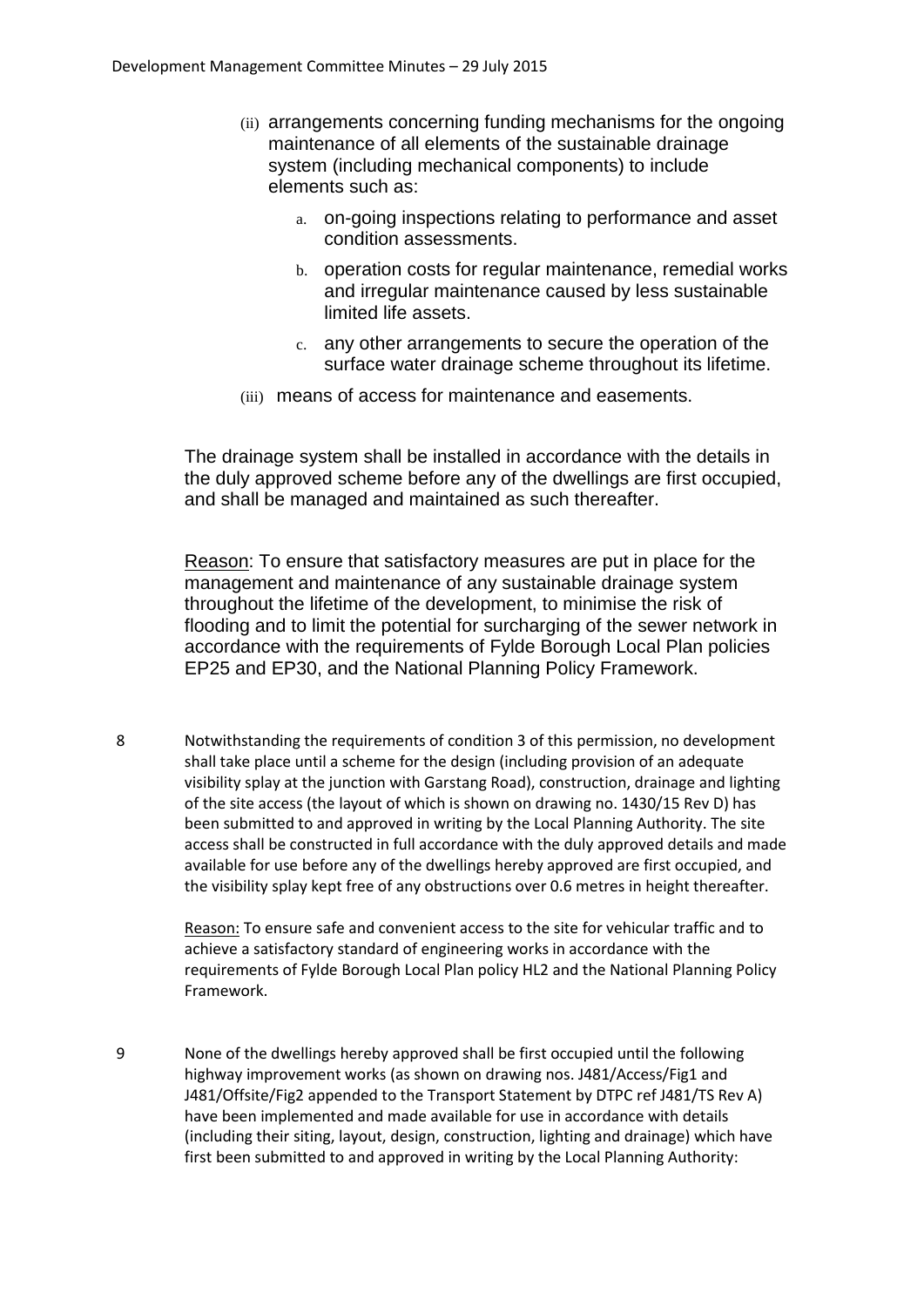- (i) The provision of a ghost island right hand turn lane for westbound vehicles entering the site from Garstang Road.
- (ii) A pedestrian crossing over the carriageway of Garstang Road in the position shown on drawing no. J481/Access/Fig1.
- (iii) A pedestrian crossing over the carriageway of Garstang Road in the position shown on drawing no. J481/Offsite/Fig2.

Reason: In order to secure improvements to the highway network to ensure safe and convenient access and circulation for vehicle traffic and enhanced provision for pedestrian access to the site and the adjacent settlement of Great Eccleston in the interests of road safety in accordance with the requirements of Fylde Borough Local Plan policies HL2 and TR1, and the National Planning Policy Framework.

10 No development shall take place until a Construction Method Statement (CMS) has been submitted to and approved in writing by the Local Planning Authority. The CMS shall include details of the following: - (i) hours for site preparation, delivery of materials and construction; (ii) the parking of vehicles of site operatives and visitors; (iii) loading and unloading of plant and materials; (iv) storage of plant and materials used in constructing the development; (v) the erection and maintenance of security hoarding; (vi) wheel washing facilities; (vii) measures to control the emission of dust and dirt during construction; and (viii) a scheme for recycling/disposing of waste resulting from construction works. The duly approved CMS shall be adhered to throughout the construction period.

> Reason: In order to ensure that appropriate measures are put in place to limit noise, nuisance and disturbance to the occupiers of neighbouring dwellings during the construction of the development in accordance with the requirements of Fylde Borough Local Plan policies HL2 and EP27, and the National Planning Policy Framework.

- 11 Any application which seeks approval for the reserved matter of landscaping pursuant to condition 2 of this permission shall include a scheme which demonstrates compliance with the principles of the 'Landscape Strategy' Annexed as "Plan 3" to Appendix 3 of the Landscape and Visual Impact Assessment by Urban Green – ref 29th May 2015 Rev B. The scheme shall include, but not be limited to, the following details (as shown indicatively on 'Plan 3')
	- (i) the extent of existing hedgerows and other vegetation to be retained;
	- (ii) a compensatory planting scheme to replace any trees, shrubs or hedgerows to be removed as part of the development;
	- (iii) the introduction, retention and/or strengthening of landscaped buffers along all boundaries of the site;
	- (iv) the introduction of additional planting within the site which forms part of the internal development layout and does not fall within (i) to (iii);
	- (v) the type, size, species, siting, planting distances and the programme of planting of hedgerows, trees and shrubs.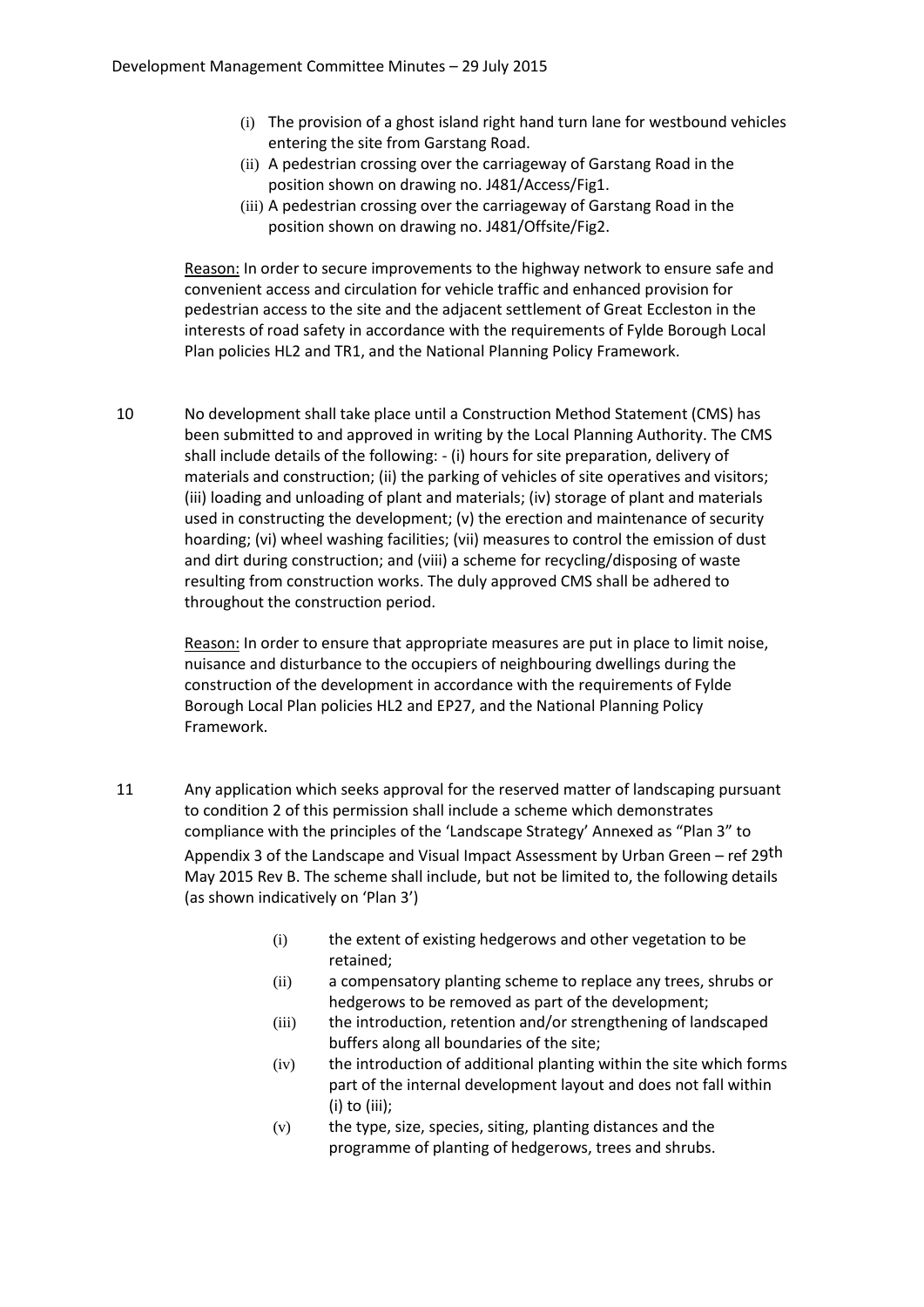The duly approved landscaping scheme shall be carried out during the first planting season after the development is substantially completed and the areas which are landscaped shall be retained as landscaped areas thereafter. Any trees, hedgerows or shrubs removed, dying, being severely damaged or becoming seriously diseased within three years of planting shall be replaced by trees, hedgerows or shrubs of similar size and species to those originally required to be planted.

Reason: To ensure that a suitable landscaped buffer is introduced between the site and adjoining land in order to soften the development's visual impact on the open countryside and surrounding occupiers, and to ensure the introduction of appropriate compensatory landscaping, habitat replacement and biodiversity enhancement as part of the development in accordance with the requirements of Fylde Borough Local Plan policies HL2, EP10, EP12, EP14, EP18, EP19 and the National Planning Policy Framework.

12 No development shall take place until a Construction Exclusion Zone has been formed around the Root Protection Areas of those trees/hedgerows identified as being retained as part of the landscaping scheme submitted pursuant to condition 10. The Construction Exclusion Zone shall be provided in the form of protective fencing of a height and design which accords with the requirements BS 5837: 2012 and shall be maintained as such during the entirety of the construction period.

> Reason: To protect existing trees and hedgerows to the periphery of site which are to be retained as part of the development in accordance with the requirements of Fylde Borough Local Plan policy EP12.

13 No clearance of trees and shrubs in preparation for or during the course of development shall take place during the bird nesting season (March to July inclusive) unless an ecological survey has first been submitted to and approved in writing by the Local Planning Authority which demonstrates that the vegetation to be cleared is not utilised for bird nesting. Should the survey reveal the presence of any nesting species, then no clearance of trees and shrubs shall take place until a methodology for protecting nest sites during the course of the development has been submitted to and approved in writing by the Local Planning Authority. Nest site protection shall thereafter be provided in accordance with the duly approved methodology.

> Reason: In order to prevent any habitat disturbance to nesting birds in accordance with Fylde Borough Local Plan policy EP19, the provisions of the Wildlife and Countryside Act 1981 (as amended) and the National Planning Policy Framework.

14 None of the dwellings hereby approved shall be first occupied until a scheme for the installation of fencing to the perimeter of the on-site pond which is to be retained as part of the development (as shown on drawing no. 1430/15 Rev D) has been submitted to and approved in writing by the Local Planning Authority. The scheme shall include details of the height (which shall be no less than 1 metre), position, design, materials and finish (including colour treatment) of the fencing. The fencing shall be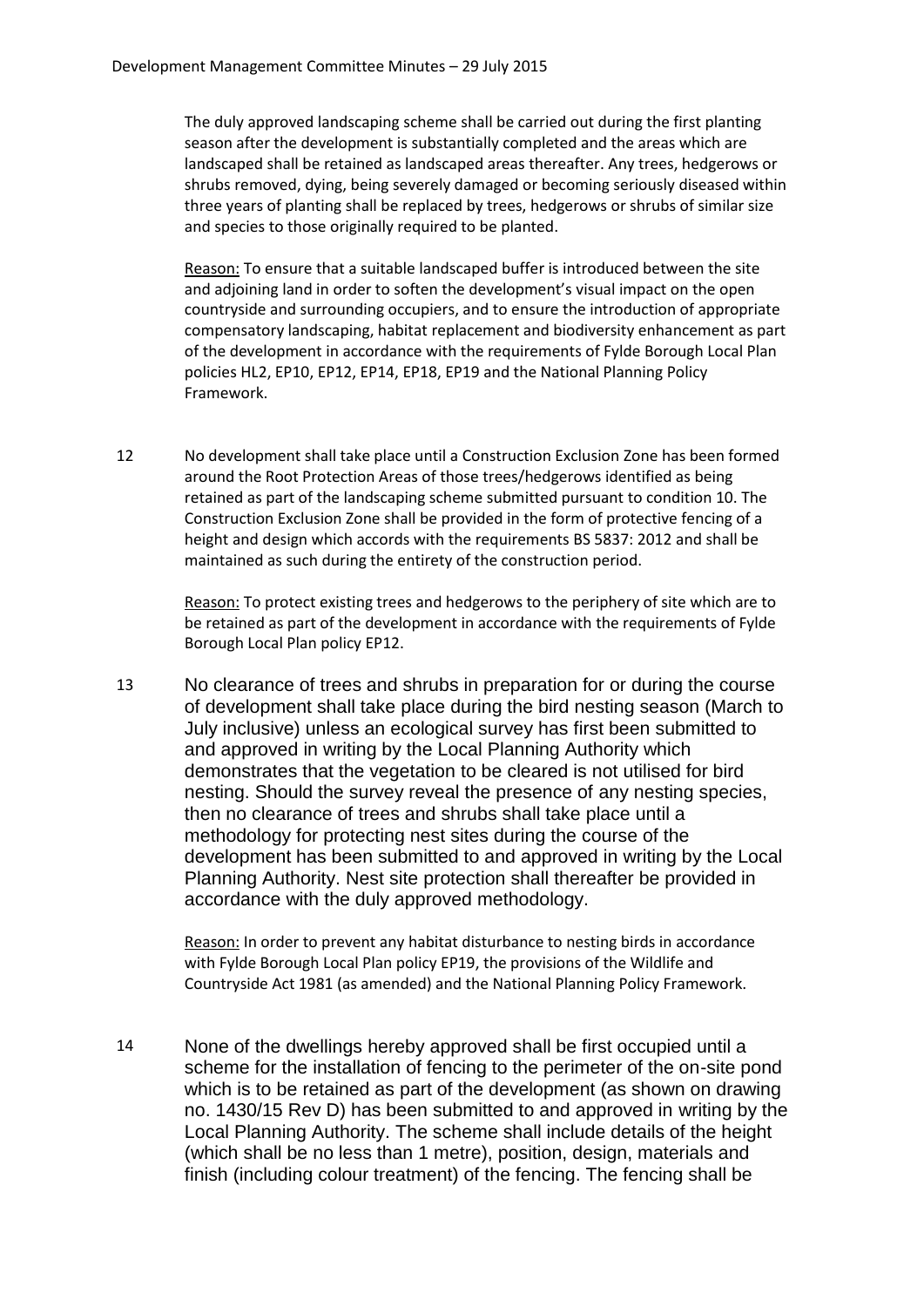installed in accordance with the details in the duly approved scheme before any of dwellings hereby approved are first occupied, and retained as such thereafter.

Reason: In order to ensure the safety of future residents of the development and to minimise the risk of accidents in accordance with the objectives of Fylde Borough Local Plan policy HL6.

15 Any application which seeks approval for the reserved matter of layout pursuant to condition 2 of this permission shall include a scheme for the provision of an independent pedestrian/cycle link between the site and the footway of Garstang Road. Such a scheme shall include details of: (i) the siting of the route's access on Garstang Road (which shall be substantially in accordance with the position shown on drawing no. 1430/15 Rev D); and (ii) the layout (including its connection with internal routes within the site), design and construction (including surface treatment) of the pedestrian/cycle link. The pedestrian/cycle link shall be constructed in accordance with the duly approved details and made available for use before any of the dwellings are first occupied, and retained as such thereafter.

Reason: In order to provide satisfactory pedestrian/cycle access to the site from Garstang Road in the interests of highway safety and to provide enhanced connectivity with the remainder of the settlement in accordance with the objectives of Fylde Borough Local Plan Policy HL2 and the National Planning Policy Framework.

## **Informative notes:**

- 1. With regard to the requirements of conditions 8 and 9 of this permission, the applicant is advised to contact Lancashire County Council's Highways Service in order to determine the need for section 38 and/or 278 Agreements under the Highways Act (1980) to secure the adoption of the new access road and for any engineering works within the adopted highway, before any development takes place.
- 2. The Local Planning Authority (LPA), in reaching this decision, has followed the guidance in paragraphs 186 and 187 of the National Planning Policy Framework. The Framework advises that the LPA should work proactively with applicants to secure developments that improve the economic, social and environmental conditions of the area. This has been demonstrated by:
	- 1. Actively engaging in pre-application discussions with the applicant to try and find solutions to problems
	- 2. Providing advice to the applicant/agent during the course of the application on potential problems and possible solutions
	- 3. Securing revised plans during the course of the application which have overcome initial problems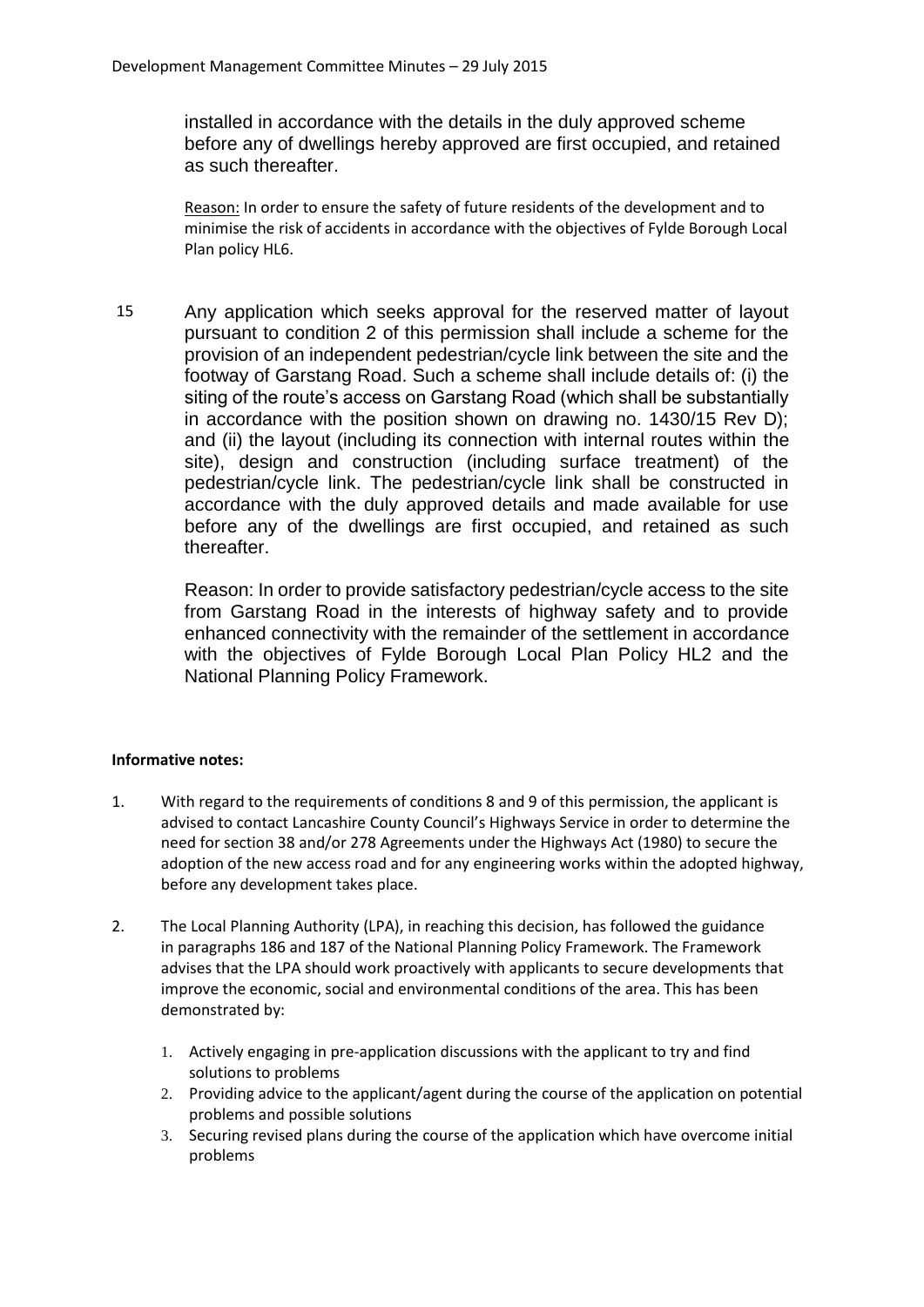#### **Item Number:** 5

| Application Reference: 15/0308 |                        | <b>Type of Application:</b>                                                                                                                                                                                             | <b>Reserved Matters</b> |
|--------------------------------|------------------------|-------------------------------------------------------------------------------------------------------------------------------------------------------------------------------------------------------------------------|-------------------------|
| Applicant:                     | <b>BDW Trading Ltd</b> | Agent:                                                                                                                                                                                                                  | Cass Associates         |
| Location:                      |                        | LAND ADJACENT LITTLE TARNBRICK FARM, BLACKPOOL ROAD, KIRKHAM                                                                                                                                                            |                         |
| Proposal:                      |                        | APPLICATION FOR APPROVAL OF RESERVED MATTERS PURSUANT TO<br>OUTLINE PLANNING PERMISSION 12/0635 FOR THE LAYOUT, SCALE,<br>APPEARANCE AND LANDSCAPING OF A DEVLOPMENT FOR 180<br>DWELLINGS AND ASSOCIATED INFRASTRUCTURE |                         |

#### **Decision**

Reserved Matters :- Granted

#### **Conditions and Reasons**

#### 1 This permission relates to the following plans:

- Drawing no. 453/P/LP/01
- Drawing no. 453/P/PL/01 Rev E
- Drawing no. 453/P/BTL/01 Rev E
- Drawing no. 453/P/RS/01 Rev D
- Drawing no. 453/P/ML/01 Rev D
- Drawing no. 453/P/SHL/01 Rev D
- Drawing no. 453/SS/AA Rev B
- Drawing no. 453/P/SS/02 Rev B
- Drawing no. 453/P/PSS/02
- Drawing no. 453 P BTD 01
- Drawing no. 453 P BTD 02
- Drawing no. 3167\_102
- Drawing no. 453/ASH/A/01
- Drawing no. 2010/BAM/A/01
- Drawing no. 453/HT/BAR/A/01 The Barwick Detached
- Drawing no. 453/HT/BAR/A/01 2010 Range The Barwick
- Drawing no. 2010/BRE/A/01
- Drawing no. 2010/CAM/A/01
- Drawing no. 2010/CEM/A/01
- Drawing no. 2010/DAR/A/02
- Drawing no. 2010/FAR/A/01
- Drawing no. 2010/FAW/A/01
- Drawing no. 2010/HAR/A/01
- Drawing no. 2010/HARR/A/01
- Drawing no. 2010/HEL/A/01
- Drawing no. 2010/KEN/A/01
- Drawing no. 2010/KIN/A/01
- Drawing no. 2010/LIN/A/01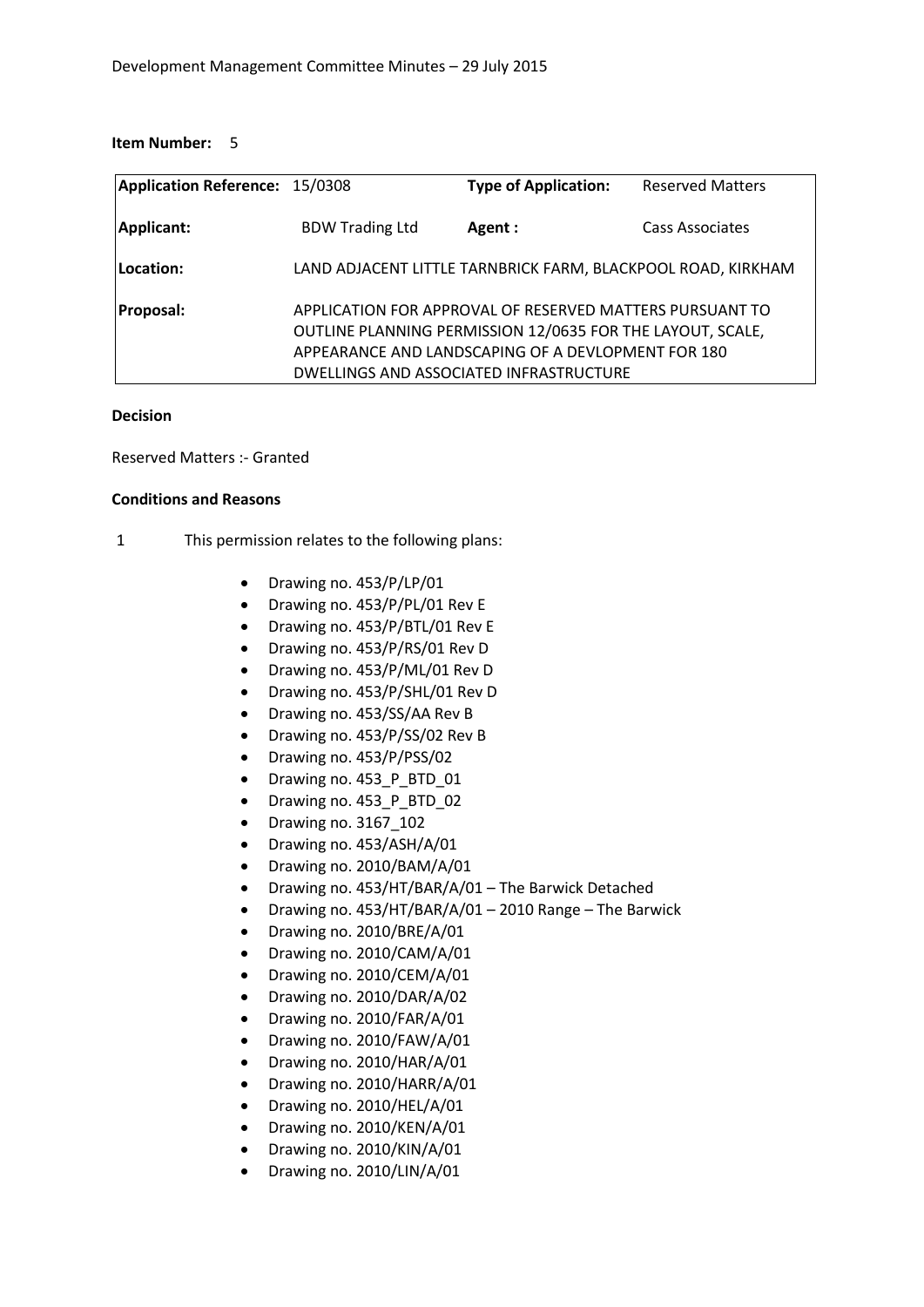- Drawing no. 2010/MOR/A/01
- Drawing no. 453/HT/MOR/A/01
- Drawing no. 2010/SOM/A/01
- Drawing no. 2010/THO/A/01
- Drawing no. 2010/WAR/A/01
- Drawing no. 2010/DET/A/135
- Drawing no. 2010/DET/A/136

The development shall be carried out in complete accordance with the approved drawings.

Reason: For the avoidance of doubt and to ensure a satisfactory standard of development in accordance with the policies contained within the Fylde Borough Local Plan and the National Planning Policy Framework.

2 Notwithstanding any description of materials in the application and the requirements of condition 1 of this permission, no above ground works shall take place until samples or full details of all materials to be used on the external surfaces of the dwellings have been submitted to and approved in writing by the Local Planning Authority. Such details shall include the type, colour and texture of the materials. The development shall thereafter be constructed in accordance with the duly approved materials.

Reason: In order to ensure use of appropriate materials which are sympathetic to the character of surrounding buildings and the street scene in the interests of visual amenity in accordance with the requirements of Fylde Borough Local Plan policy HL2 and the National Planning Policy Framework.

3 Details of finished floor levels and external ground levels for each plot shall be submitted to and approved in writing by the Local Planning Authority before any development at that plot takes place. The development shall thereafter be implemented in accordance with the duly approved details.

> Reason: In order to ensure a satisfactory relationship between the new dwellings and their surroundings (including buildings and the street scene) in accordance with the requirements of Fylde Borough Local Plan policy HL2 and the National Planning Policy Framework.

4 Unless alternative details have first been submitted to and approved in writing by the Local Planning Authority, boundary treatments to each plot shall be erected in accordance with the details (including their siting, height, design, materials and finish) shown on drawing nos. 453/P/BTL/01 Rev E, 453\_P\_BTD\_01 and 453\_P\_BTD\_02 before the dwelling on that plot is first occupied, and shall be retained as such thereafter.

Reason: In the interests of the security of future occupiers, to ensure adequate levels of privacy between neighbouring dwellings, to achieve satisfactory noise attenuation and to ensure an acceptable relationship with the street scene in accordance with the requirements of Fylde Borough Local Plan policies HL2 and EP27, and the National Planning Policy Framework.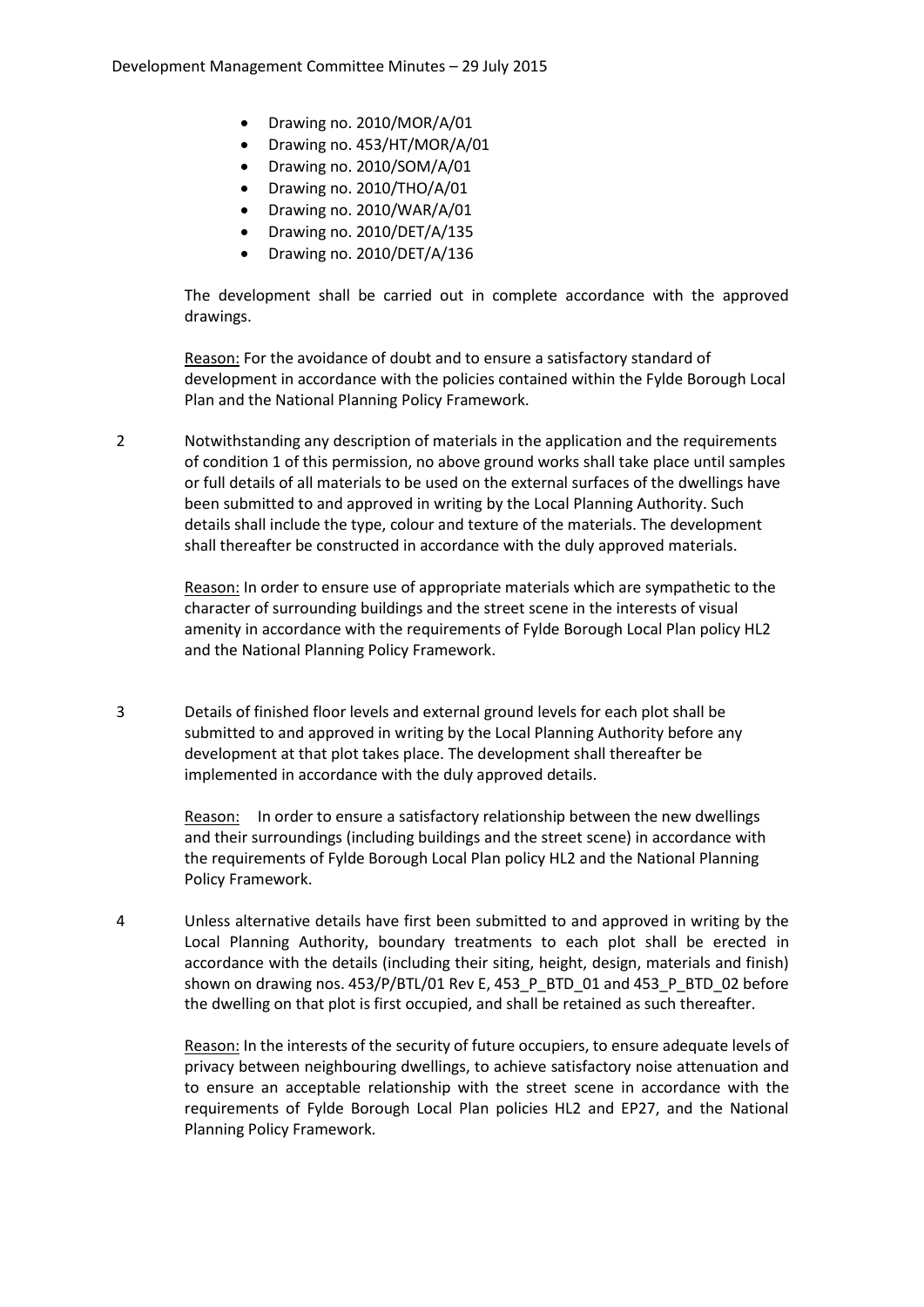5 Within three months of development first taking place a landscaping scheme for the site shall be submitted to and approved in writing by the Local Planning Authority. Such a scheme shall demonstrate compliance with the principles of the landscaping layout shown on drawing no. 453/P/PL/01 Rev E and shall include details of the type, species, siting, planting distances and the programme of planting of trees and shrubs. The duly approved landscaping scheme shall be carried out during the first planting season after the development is substantially completed and the areas which are landscaped shall be retained as landscaped areas thereafter. Any trees or shrubs removed, dying, being severely damaged or becoming seriously diseased within three years of planting shall be replaced by trees or shrubs of similar size and species to those originally required to be planted.

> Reason: To ensure appropriate landscaping of the site in the interests of visual amenity, to enhance the character of the street scene and to provide biodiversity enhancements in accordance with the requirements of FBLP policies HL2 and EP14.

- 6 Notwithstanding the requirements of condition 18 of the outline planning permission (reference 12/0635), any scheme for the disposal of surface water from the site submitted pursuant to that condition shall demonstrate compliance with the principles of the updated flood risk assessment by Lees Roxburgh (report reference 5938/R1 Rev B – 08.07.15). Specifically, any scheme shall include:
	- (i) Measures to limit the surface water run-off generated by the 1 in 1 year, 1 in 30 year and 1 in 100 year critical storm events to rates of 39 l/s, 75 l/s and 91 l/s respectively in order that the rate of surface water run-off from the site will not exceed the pre-development (greenfield) run-off rate and will not increase the risk of flooding off-site.
	- (ii) Provision of compensatory flood storage as identified in the Surface Water Drainage Design (drawing ref 543/ED/10).
	- (iii) Finished floor levels for the dwellings (in AOD) which shall be no lower than 150mm above the adjacent ground level.
	- (iv) Information regarding the design storm period and intensity (1 in 30 & 1 in 100 year +30% allowance for climate change) discharge rates and volumes (both pre and post development), temporary storage facilities, the methods employed to delay and control surface water discharged from the site, and the measures taken to prevent flooding and pollution of the receiving groundwater and/or surface waters.
	- (v) Flood water exceedance routes, both on and off site.
	- (vi) Details of any sustainable drainage system, including arrangements for its future management and maintenance.
	- (vii) A timetable for implementation, including phasing as applicable.

The duly approved scheme shall be implemented before any of the dwellings are first occupied, or within any other timescale approved under part (vii) of the condition.

Reason: To ensure that the development is not itself at risk of flooding, does not increase flood risk elsewhere and makes provision for the sustainable drainage of surface water, and because additional details regarding the surface water drainage strategy, which were not available at the time the outline planning permission was granted, have been submitted for consideration as part of the application for approval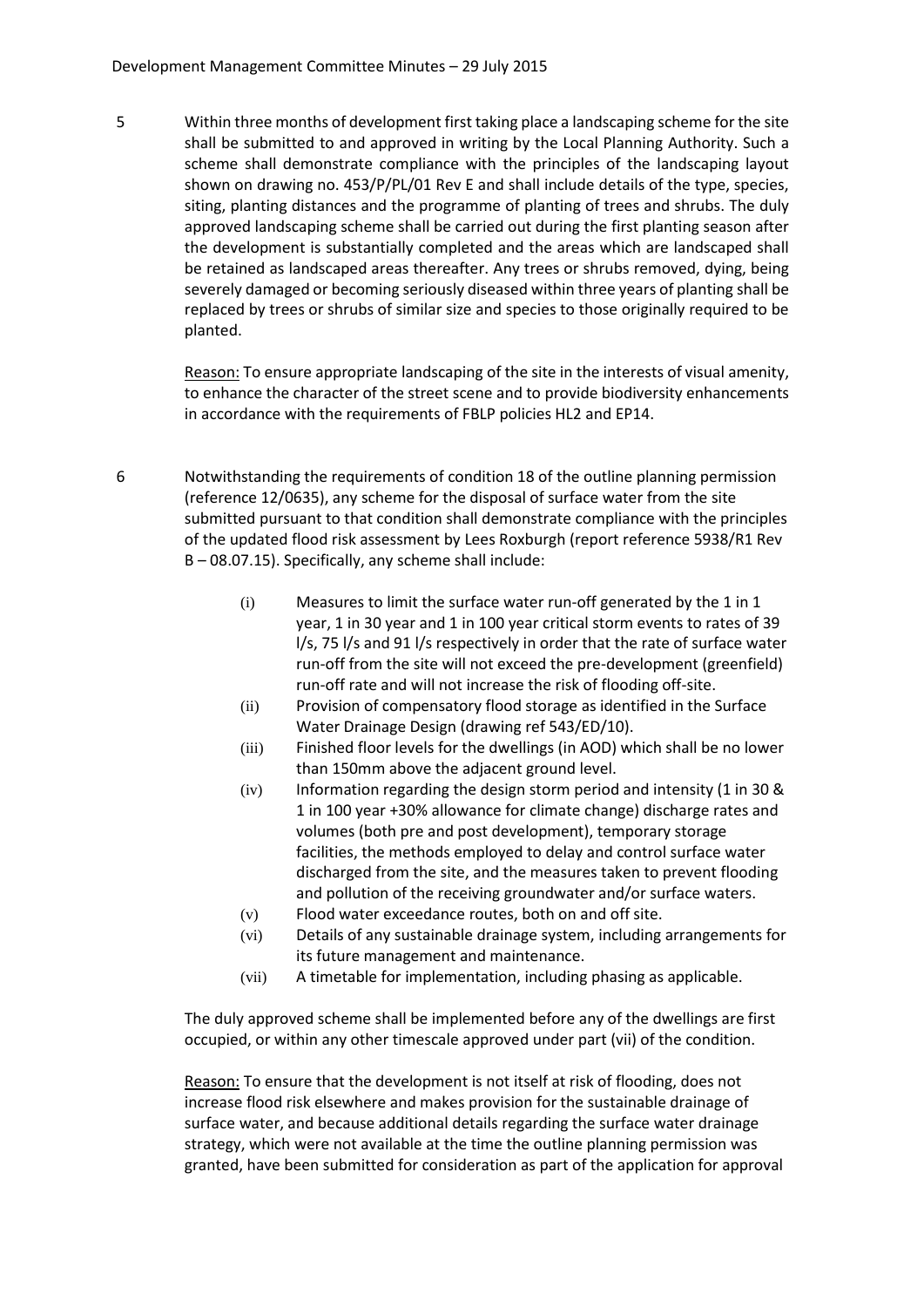of reserved matters.

7 The noise attenuation measures for each plot identified in paragraphs 3.1.1 – 3.1.5 and Appendix A of the Noise Assessment by Wardell Armstrong (report reference N001, dated July 2015) shall be implemented in accordance with the details in the report (and, in respect of boundary treatments, in accordance with the details shown on drawing nos. 453/P/BTL/01 Rev E, 453 P\_BTD\_01 and 453\_P\_BTD\_02) before the dwelling on each associated plot is first occupied. The duly implemented attenuation measures shall be maintained as such thereafter.

Reason: To ensure the implementation of appropriate noise attenuation measures for the proposed dwellings in order to achieve satisfactory living conditions for future occupiers of the development in accordance with the requirements of Fylde Borough Local Plan policies HL2 and EP27, and the National Planning Policy Framework.

8 No above ground works shall take place until a scheme for the design, construction and drainage of all new estate roads and associated footways shown on drawing no. 453/P/PL/01 Rev E has been submitted to and approved in writing by the Local Planning Authority. Each estate road shall be provided in accordance with the duly approved details before any of the dwellings to be served by that road are first occupied, except that final surfacing shall not take place until the final dwelling to be served by each estate road has been substantially completed.

Reason: To ensure a satisfactory standard of engineering works for the construction of roads and footways to serve the development and to provide satisfactory facilities for vehicle access, circulation and manoeuvring in the interests of highway safety in accordance with the requirements of Fylde Borough Local Plan policies HL2 and TR1, and the National Planning Policy Framework.

9 No development shall take place until a scheme for the provision of wheel washing facilities to be operated during the construction period has been submitted to and approved in writing by the Local Planning Authority. The duly approved scheme shall be adhered to for the entirety of the construction period.

> Reason: To ensure that satisfactory provisions are made for wheel washing facilities for construction traffic in order to prevent material trailing onto the highway in the interests of highway safety and visual amenity in accordance with the requirements of Fylde Borough Local Plan policies TR1 and HL2.

## **Informative notes:**

1. The Local Planning Authority (LPA), in reaching this decision, has followed the guidance in paragraphs 186 and 187 of the National Planning Policy Framework. The Framework advises that the LPA should work proactively with applicants to secure developments that improve the economic, social and environmental conditions of the area. This has been demonstrated by: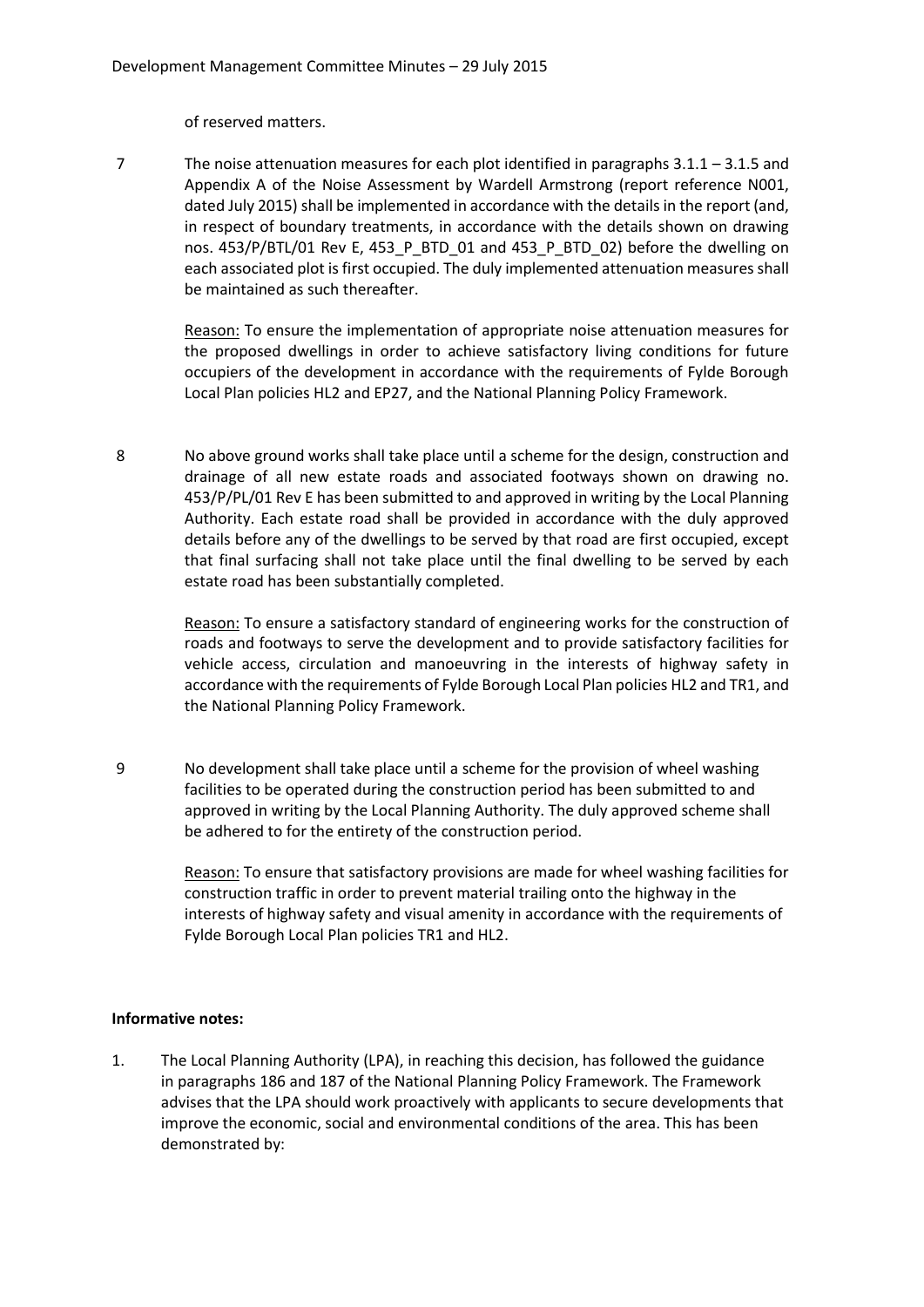- 1. Actively engaging in pre-application discussions with the applicant to try and find solutions to problems
- 2. Providing advice to the applicant/agent during the course of the application on potential problems and possible solutions
- 3. Securing revised plans during the course of the application which have overcome initial problems
- 2. Network Rail requests that the developer submits a risk assessment and method statement (RAMS) for the proposal to Network Rail Asset Protection, once the proposal has entered the development and construction phase. The RAMS should consider all works to be undertaken within 10m of the operational railway. Network Rail require reviewing the RAMS to ensure that works on site follow safe methods of working and have taken into consideration any potential impact on Network Rail land and the operational railway. The developer should contact Network Rail Asset Protection prior to works commencing at AssetProtectionLNWNorth@networkrail.co.uk to discuss the proposal and RAMS requirements in more detail.
- 3. Network Rail has a duty to provide, as far as is reasonably practical, a railway free from danger or obstruction from fallen trees. Trees growing within the railway corridor (i.e. between the railway boundary fences) are the responsibility of Network Rail. Trees growing alongside the railway boundary on adjacent land are the primary responsibility of the adjoining landowner or occupier. All owners of trees have an obligation in law to manage trees on their property so that they do not cause a danger or a nuisance to their neighbours. This Duty of Care arises from the Occupiers Liability Acts of 1957 and 1984. A landowner or occupier must make sure that their trees are in a safe condition and mitigate any risk to a third party. Larger landowners should also have a tree policy to assess and manage the risk and to mitigate their liability.
- 4. The applicant is reminded that any works close to the Network Rail boundary, and any excavation works, are covered by the Party Wall Act of 1996. Should any foundations, any excavations or any part of the building encroach onto Network Rail land then the applicant would need to serve notice on Network Rail and they would be liable for costs. An applicant cannot access Network Rail land without permission (via the Asset Protection Team) and in addition to any costs under the Party Wall Act, the applicant would also be liable for all Network Rail site supervision costs whilst works are undertaken. No works in these circumstances are to commence without the approval of the Network Rail Asset Protection Engineer.
- 5. Any scaffold which is to be constructed within 10 metres of the Network Rail / railway boundary fence must be erected in such a manner that at no time will any poles over-sail the railway and protective netting around such scaffold must be installed. The applicant / applicant's contractor must consider if they can undertake the works and associated scaffold / access for working at height within the footprint of their property boundary. The applicant is reminded that when pole(s) are erected for construction or maintenance works, should they topple over in the direction of the railway then there must be at least a 3m failsafe zone between the maximum height of the pole(s) and the railway boundary.
- 6. Network Rail requests that the developer ensures there is a minimum 2 metre gap between the buildings and structures on site and their boundary fencing.
- 7. There is a 6.6kV cable running in the footpath along Blackpool Road, across which it is proposed to create the site entrance. Depending on the works required to form the entrance, the cable may need to be placed at increased depth. Should there be a requirement to divert the apparatus because of the proposed works, the cost of such a diversion would usually be borne by the applicant. The applicant should be aware of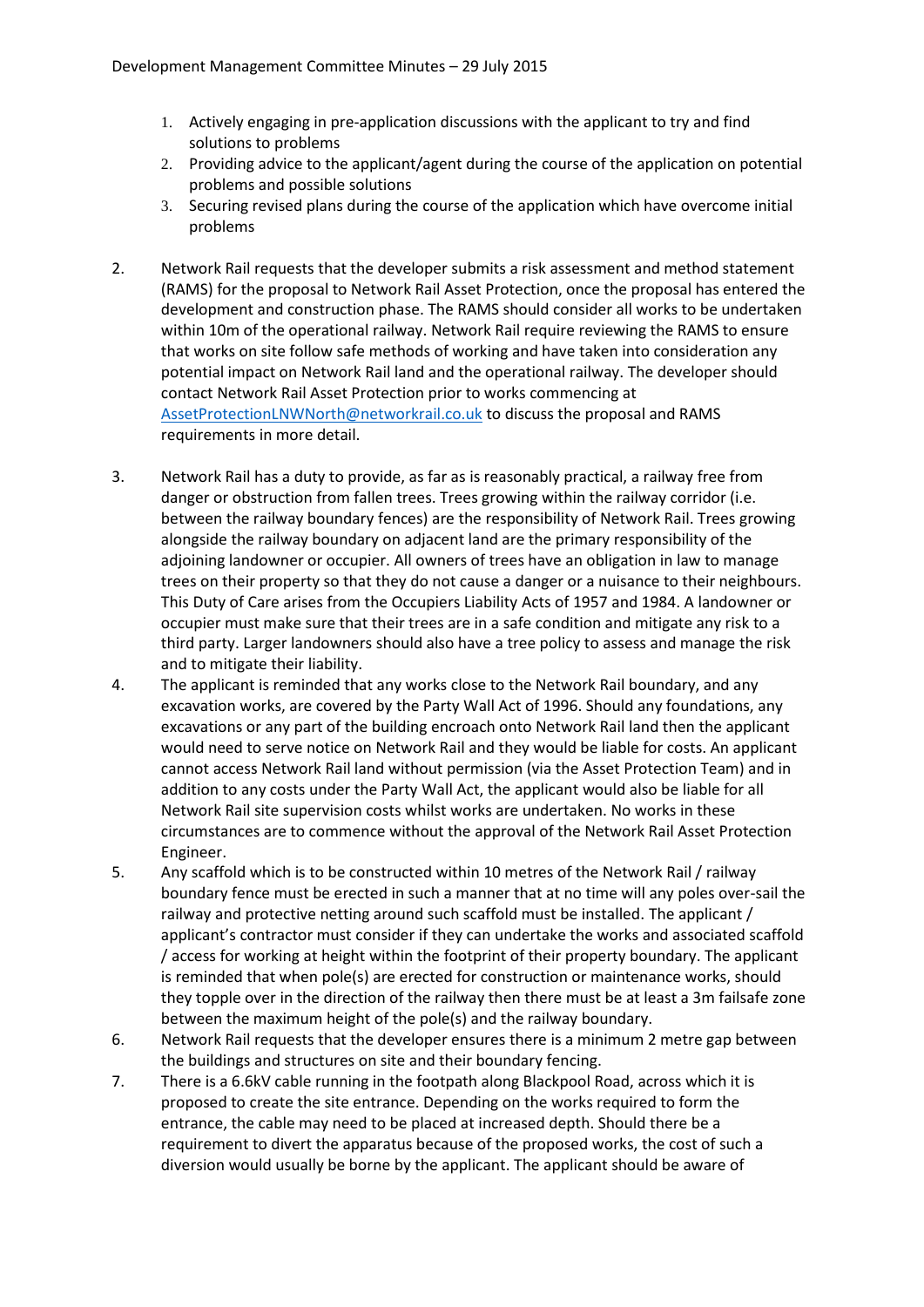Electricity Northwest's requirements for access to inspect, maintain, adjust, repair, or alter any of its distribution equipment. This includes carrying out works incidental to any of these purposes and this could require works at any time of day or night. Electricity Northwest's Services Desk (Tel No. 0800 195 4141) will advise on any issues regarding diversions or modifications.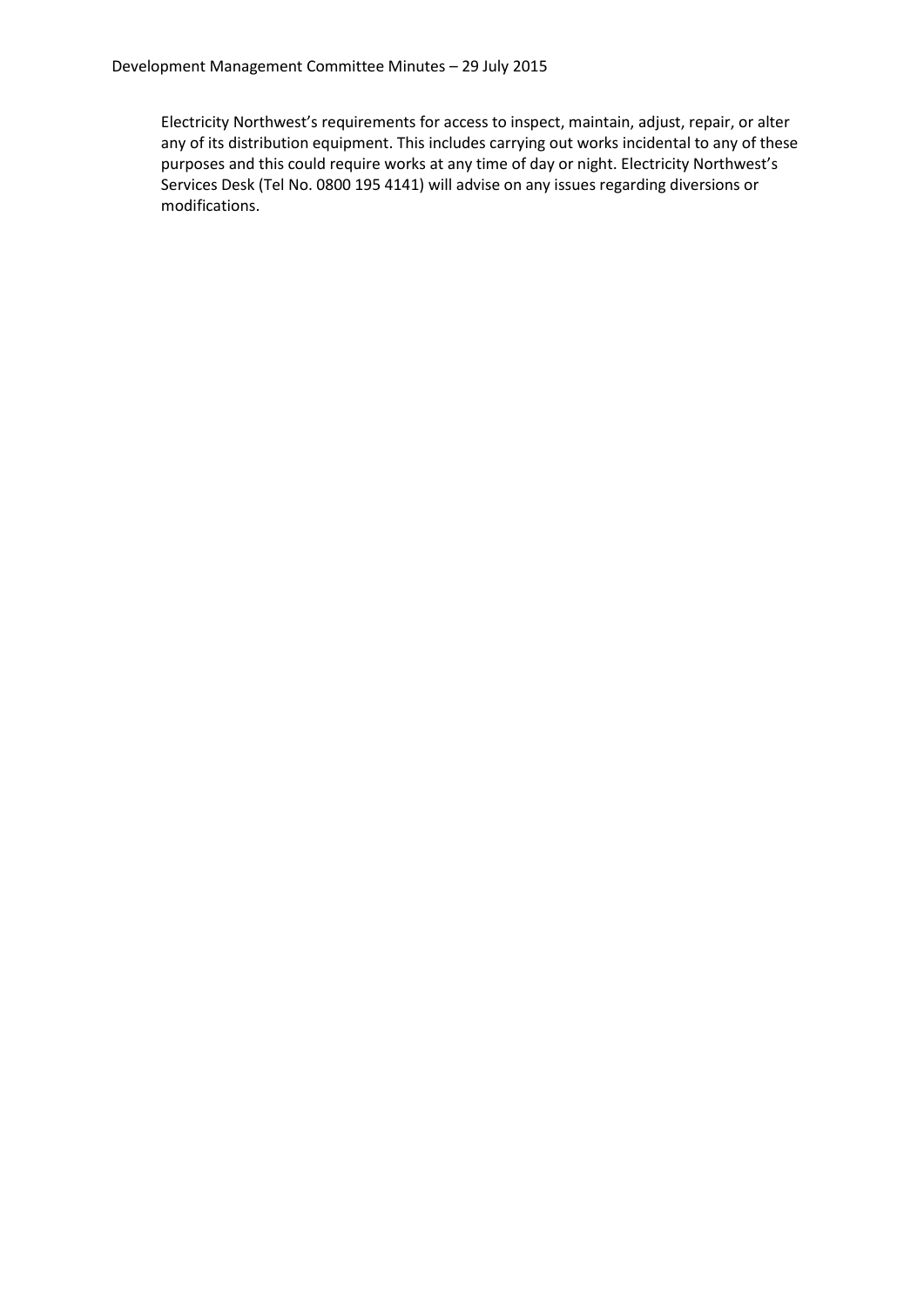#### **Item Number:** 6

| Application Reference: 15/0329 |                                   | <b>Type of Application:</b>                                                                                                                                                                                                              | <b>Full Planning Permission</b>                               |
|--------------------------------|-----------------------------------|------------------------------------------------------------------------------------------------------------------------------------------------------------------------------------------------------------------------------------------|---------------------------------------------------------------|
| Applicant:                     | Suncredit UK Ltd                  | Agent:                                                                                                                                                                                                                                   | Pegasus Group                                                 |
| Location:                      | PRESTON, PR4 1HX                  |                                                                                                                                                                                                                                          | COOPER HOUSE FARM, KIRKHAM ROAD, NORTH OF BYPASS, FRECKLETON, |
| <b>Proposal:</b>               | ELECTRICITY DISTRIBUTION NETWORK. | CONSTRUCTION OF SOLAR DEVELOPMENT TO GENERATE RENEWABLE<br>ELECTRICITY, TO INCLUDE THE INSTALLATION OF SOLAR PANELS,<br>CLIENT SUB-STATION, SPARE PARTS CONTAINER, LANDSCAPING AND<br>OTHER ASSOCIATED WORKS INCLUDING CONNECTION TO THE | UNDERGROUND CABLING, INVERTER/TRANSFORMER STATIONS, DNO AND   |

#### **Decision**

Full Planning Permission :-Authority to GRANT planning permission delegated to the Head of Planning and Regeneration subject to the completion of a Habitat Regulation Assessment and subject to the following conditions (or any amendment to the wording of these conditions or additional conditions that the Head of Planning and Regeneration believes is necessary to make otherwise unacceptable development acceptable):

#### **Conditions and Reasons**

1 The development hereby permitted must be begun not later than the expiration of 3 years commencing upon the date of this permission, and where applicable should be undertaken in strict accordance with the plan(s) comprising all aspects of the approved development accompanying the decision notice.

> This standard time limit is required to be imposed pursuant to Section 51 of the Planning and Compulsory Purchase Act 2004, while compliance with approved plans is required to ensure the approved standard of development is achieved.

2 The development permitted by this planning permission shall only be carried out in accordance with the approved Flood Risk Assessment (Ref: S507-DOCO2 Issue 3, dated March 2015) to limit the surface water run-off generated by the site to the greenfield rate. The mitigation measures shall be fully implemented prior to occupation and subsequently in accordance with the timing / phasing arrangements embodied within the scheme, or within any other period as may subsequently be agreed, in writing, by the local planning authority.

Reason; To prevent flooding by ensuring the satisfactory storage of/disposal of surface water from the site.

3 The development shall be carried out, except where modified by the conditions to this permission, in accordance with the Planning Application received by the Local Planning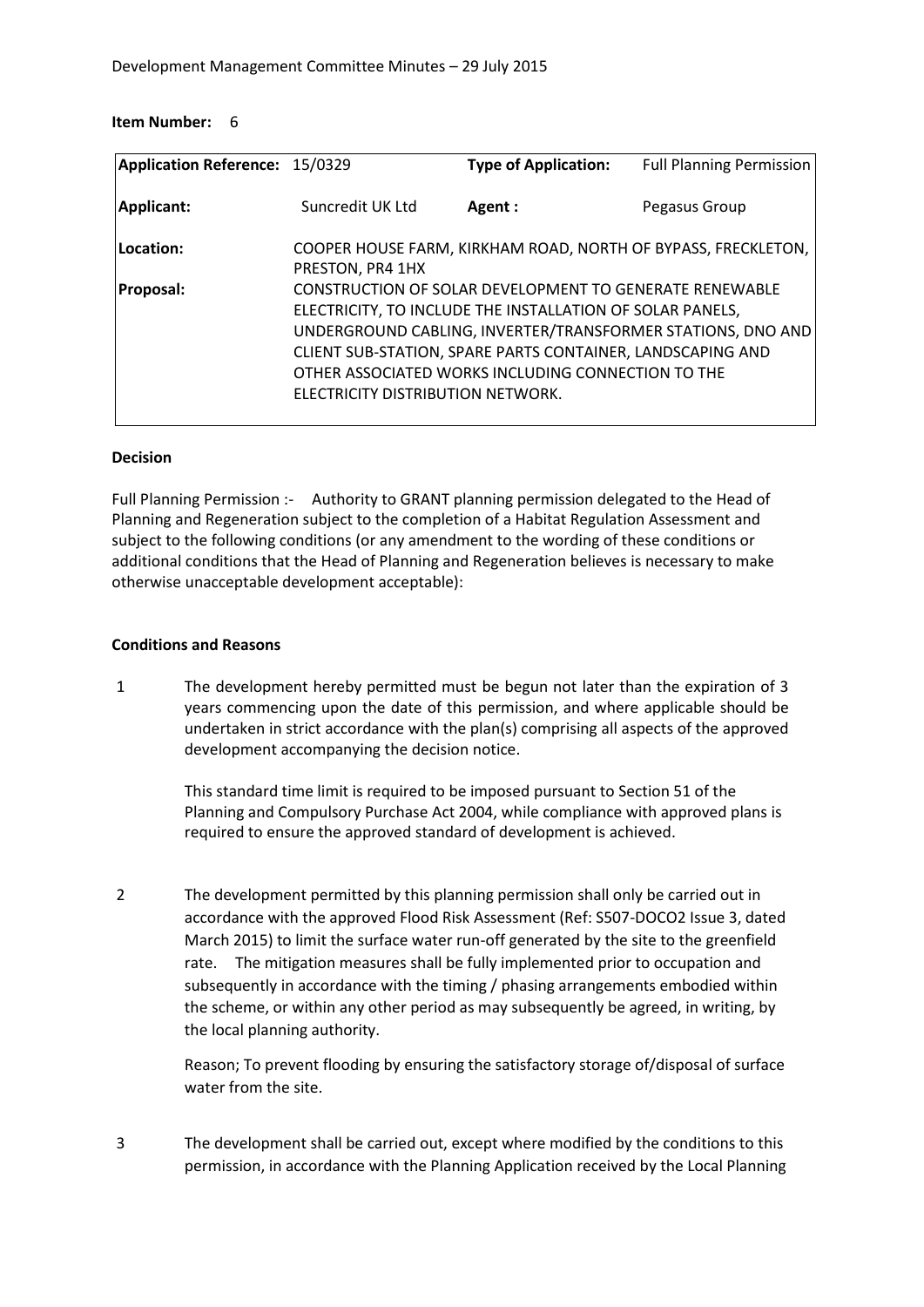Authority on 7 May 2015, including the following plans:

(liv)Location Plan S.0464\_02-E (lv) Site layout 2195.AP.001.0.C (lvi)Landscaping scheme S.0464\_17-F (lvii) Fence 2195.AP.006.3.0 (lviii) Spare part container 2195.AP.011.3.0 (lix)Examplary Section 2195.AP.003.1.0 (lx) Substructure 2195.AP.010.2.0 (lxi)Inverter and transformer station 2195.AP.004.2.A (lxii) DNO/Client substation 2195.AP.009.2.0

Reason: For the avoidance of doubt and so that the local planning authority shall be satisfied as to the details.

4 No part of the development shall be commenced until details setting out the means by which the wheels of vehicles may be cleaned before leaving the site during the construction phase have been submitted to and approved by the Local Planning Authority and such wheel washing facility shall be operated in accordance with the approved details throughout the construction phase of the solar farm.

Reason: To avoid the possibility of the public highway being affected by the deposit of mud and/or loose materials thus creating a potential hazard to road users.

5 No part of the development shall be commenced until the off-site highway works have been constructed in accordance with a scheme which shall be submitted to and approved by the Local Planning Authority in consultation with the Highway Authority.

> Reason: To enable all construction traffic to enter and leave the premises in a safe manner without causing a hazard to other road users.

6 No part of the development hereby approved shall commence until a Construction Traffic Management Plan has been submitted to, and approved by, the Local Planning Authority in consultation with the Highway Authority. The development scheme be carried out in accordance with the approved plan.

> Reason: In order to satisfy the Local Planning Authority and Highway Authority that the construction traffic does not have an adverse impact on road safety.

7 A tree protection scheme for all trees and retained hedges on the site shall be submitted to and approved in writing by the local planning authority prior to the commencement of development. No work of any kind shall take place until the protective fences are erected around the retained tress in the position and to the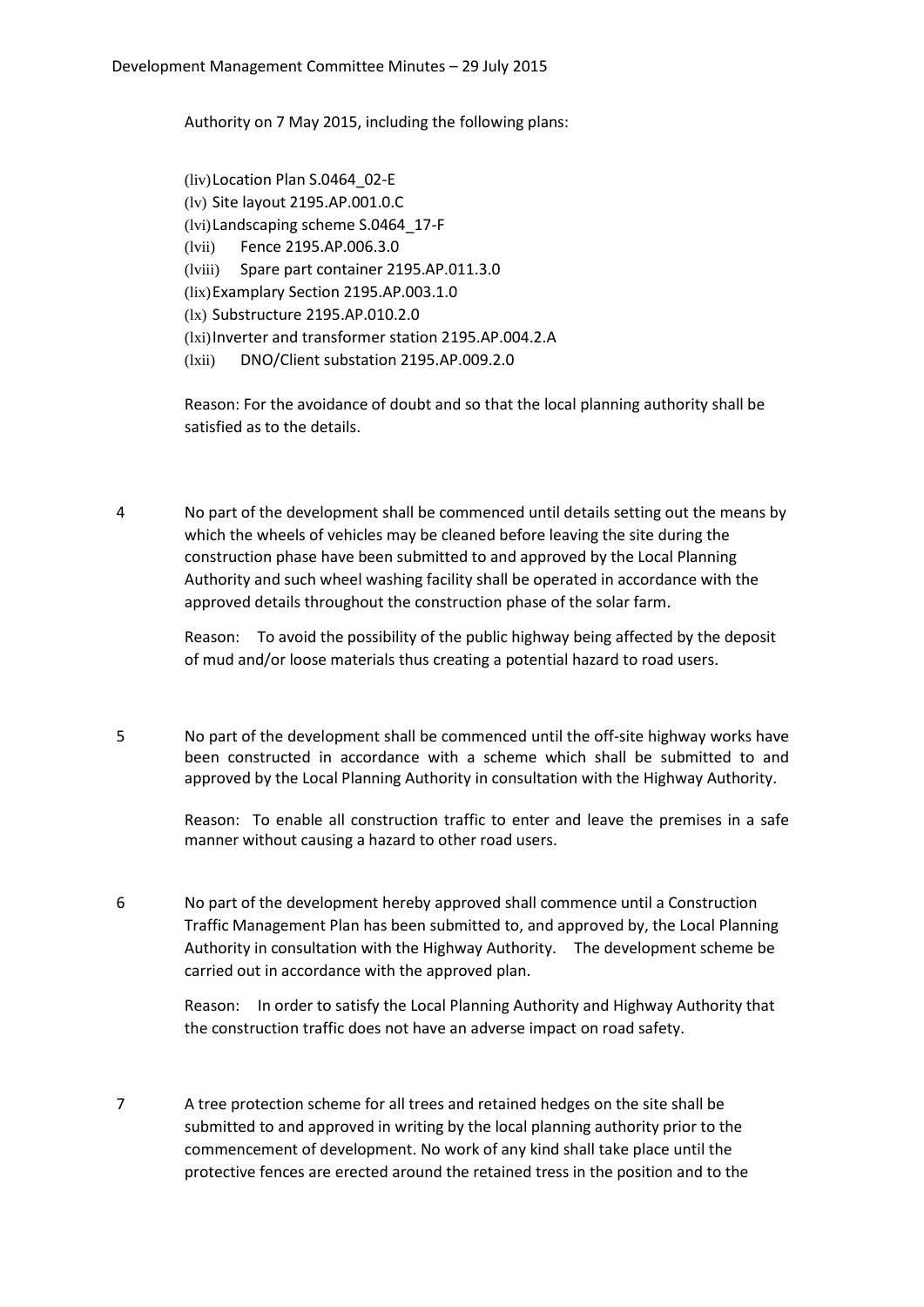specification agreed by the local planning authority. Such fencing shall be retained throughout the development where work of any kind is undertaken in proximity to trees and hedging.

Reason: In the interests of protecting wildlife and biodiversity and to comply with the provisions of the Wildlife & Countryside Act 1981 and the National Planning Policy Framework.

8 No development shall take place until there has been submitted to and approved in writing by the local planning authority a fully detailed scheme for habitat creation and management, including details of amphibian protection. The scheme shall include details of mitigation and compensation measures, the management of public access, and on-going monitoring regimes, and follow the principles established in the habitat management plan and method statement prepared by Avian Ecology dated April 2015. The development shall be phased, implemented, and managed in accordance with the approved scheme for habitat creation and management.

> Reason: In order to secure adequate compensatory and mitigation habitat and species and to protect existing biodiversity.

9 No development shall take place until there has been submitted to and approved in writing by the local planning authority a scheme of programmed landscaping for the area of development. The scheme shall include details of: all existing trees and hedgerows and those that are to be retained, together with measures for their protection during the course of the development; all planting and seeding including the proposed hedgerows, native trees and wild flower mix; hard surfacing and the materials to be used for the internal access roads; and, means of enclosure and shall follow the principles shown on landscaping plan S.0464\_17-F dated 30.06.15.

> All landscape works shall be carried out in accordance with the approved programme and details. Any trees or plants which within a period of 5 years commencing with the date of their planting die, are removed or become seriously damaged or diseased shall be replaced in the next planting season with others of similar size and species.

Reason: To ensure a satisfactory form of development and to enhance the visual amenities of the locality, and in order to comply with saved Policy EP14 of the Fylde Borough Local Plan.

10 This permission shall be for a period of 25 years from the date of first export of electricity following which the use hereby permitted shall cease and the site reinstated back to its previous agricultural use in accordance with a scheme of work to be submitted as part of a Decommissioning Method Statement under condition 11 below. The date when electricity from the development is first exported to the local electricity grid network shall be notified to the LPA in writing within 28 days of its occurrence.

Reason: To ensure that the landscape impact of the development exists only for the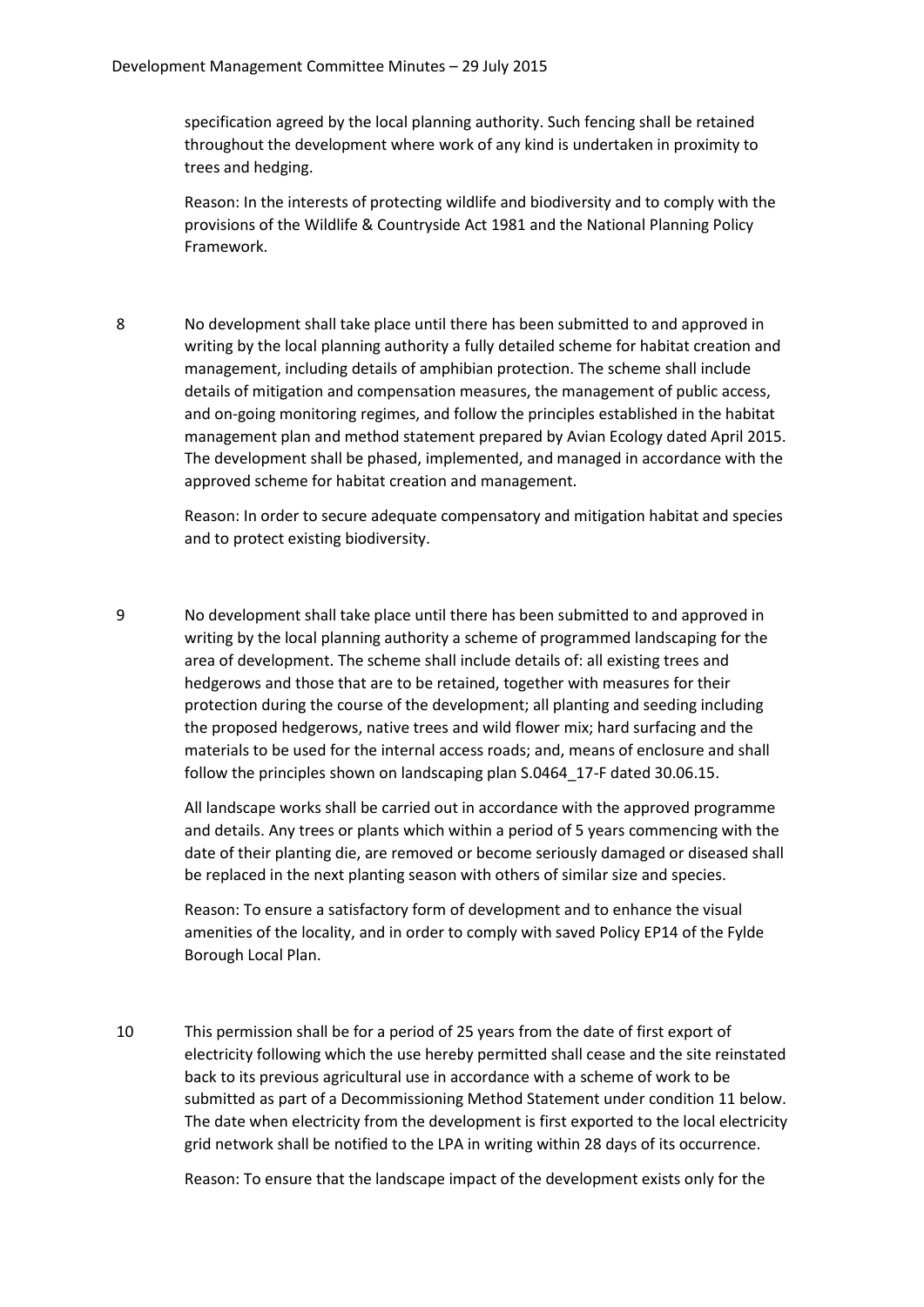lifetime of the development.

11 If the solar farm ceases to operate for a continuous period of 12 months at any time during its lifetime, and in any event at least 6 months prior to the final decommissioning of the solar farm at the end of the planning permission, a Decommissioning Method Statement shall be submitted to and approved in writing by the Local Planning Authority. The Method Statement shall include a programme of works to demonstrate that the solar panels, transformer and substation buildings, tracks, associated infrastructure, fencing and any other ancillary equipment will be removed from site, and how the site shall be restored back to its former agricultural use and a timescale for these works and site restoration. The approved Decommissioning Method Statement and its programme of works shall be fully implemented within 12 months of date of its agreement by the Local Planning Authority.

> Reason: In the interests of the amenity of the area and to ensure that the landscape impact of the development exists only for the lifetime of the development.

12 Construction and decommissioning works shall only take place between the following hours:-

08.00 and 18.00 hours Monday to Friday and between 08.00 and 13.00 hours on Saturdays, with no site work on Sundays or bank and public holidays.

Reason: To safeguard the amenities of the occupiers of adjoining residential properties.

13 Prior to the commencement of development a grazing management plan shall be submitted to the Local Planning Authority for approval in writing. The development shall be carried out in accordance with the approved plan, which shall contain details of how the land will be made available, managed and retained for grazing livestock throughout the operation of the solar farm hereby approved.

Reason: To ensure that the land remains in agricultural use.

14 Prior to the commencement of development the applicant shall carry out a noise assessment in accordance with BS4142:2014 for fixed plant with reference to the nearest residential property. The result of the assessment shall be submitted to the Local Authority for approval together with any mitigation measures should the assessment suggest that noise levels may be "significant". If found acceptable by the Local Planning Authority the mitigation proposed shall be incorporated into the development and thereafter maintained.

Reason: To safeguard the amenities of the occupiers of adjoining residential